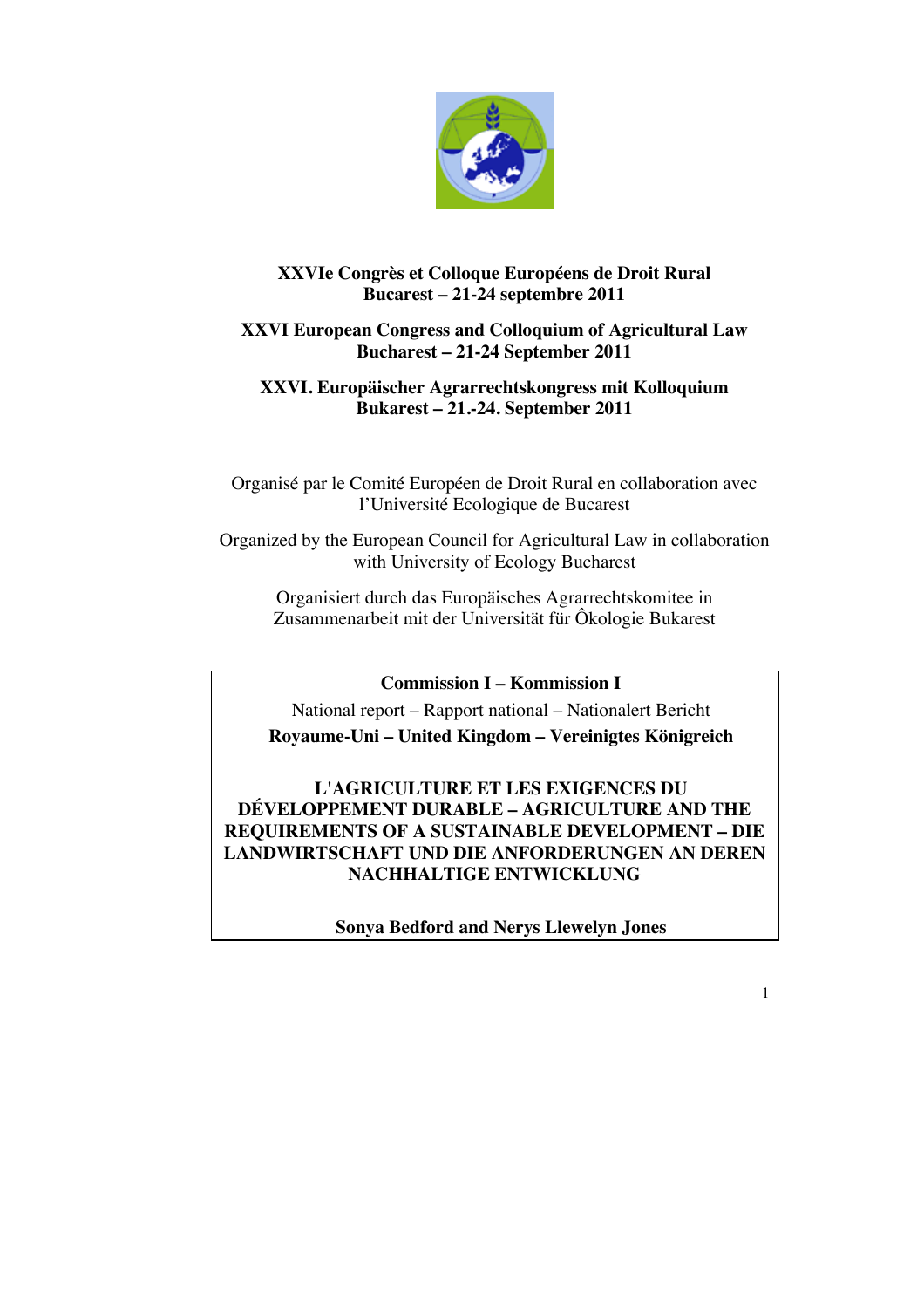## **1. In which way does the concept of the sustainable development reflect itself in your country's legislation?**

The first appearance of the words 'sustainable development' in a UK statute was in the Environment Act 1995 which created the Environment Agency<sup>1</sup>. The UK's initial approach to sustainable development was largely non-legislative, however since 1991 there have been 16 statutes which refer to sustainable development.

In the UK, sustainable development may appear as a purpose for a particular agency or for the regime as a whole. More often, it is used to impose a duty on a particular body or group of public bodies.

In the UK, four key areas of sustainable development have been identified:

- sustainable consumption and production: changing the way products and services are designed, produced, used and disposed of – in short, achieving more with less
- climate change and energy reducing greenhouse gas emissions in the UK and worldwide, whilst at the same time preparing for the climate change that can't be avoided
- natural resources understanding the limits of the natural resources that sustain life, such as water, air and soil
- sustainable communities looking after the places where people live and work by, for example, developing green, open spaces and building energy-efficient homes

An example of the legislation with regard to sustainable development is the Sustainable Energy Act 2003 and The Environmentally Sensitive Areas Scheme which was introduced in 1987 to offer incentives to encourage farmers to adopt agricultural practices which would safeguard and enhance parts of the country of particularly high landscape, wildlife or historic value. The scheme has now closed to new applicants and has been superseded by the Environmental Stewardship scheme.

None of the provisions establish sustainable development as a 'legal principle' and it has not achieved the status of an enforceable legal principle. However it does appear in a variety of legal forms including: duties, objectives and procedural requirements. There appears to be no hierarchy between these different forms.

# **1.1 . Which are the legislative levels of such regulations: constitution, act, other ways of regulation?**

 $\overline{a}$ 

<sup>&</sup>lt;sup>1</sup> Environment Act 1995, s.4(1), defining the principal aim and objectives of the Environment Agency.

Macintosh HD:Users:richli:Desktop:Commission\_I\_Royaume-Uni.doc 2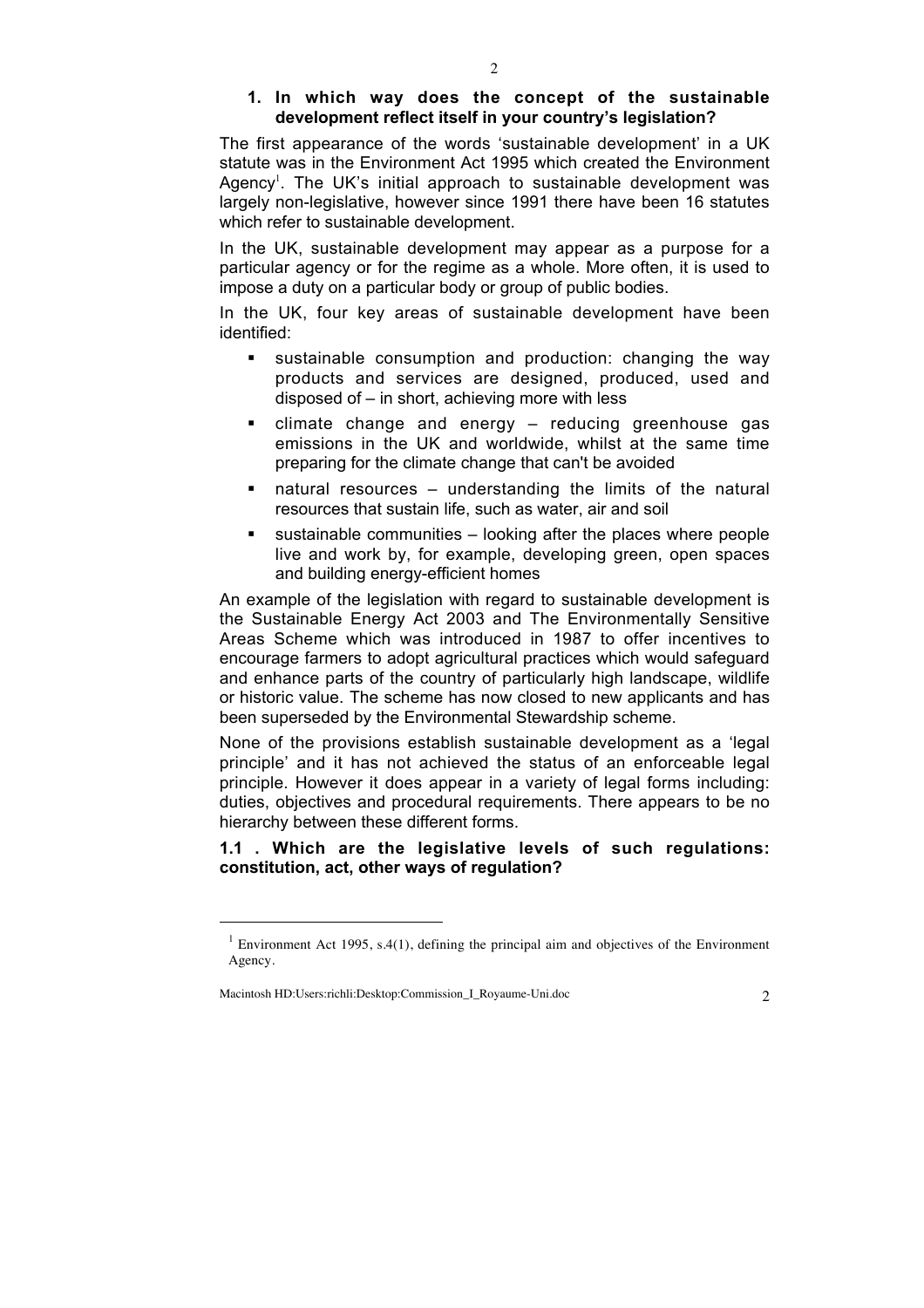Sustainable development has been utilised as a policy tool and has been a key policy objective in planning systems e.g. Planning Policy Statement 1 (PPS1) sets out the Government's overarching planning policies on the delivery of sustainable development through the planning system. Some of the provisions relating to sustainable development are purely symbolic, some are simply material considerations to be taken into account in the decision, some could possibly create a legal rule dictating how a decision is to be made and others create a mandatory procedural requirement.

There are 6 statutes where sustainable development appears either as an overall aim of the particular public body or of the regime as a whole.

Sustainable development appears most commonly as a duty on a particular agency or Minister to act in a certain way. These provisions all vary enormously but all use mandatory language whereby the public body must at least direct its mind in some way to the concept. However, the provisions vary in intensity.

Guidance, regulations and directions are all forms of administrative rules. These rules are important tools both for confining discretionary power and for structuring it. Regulations can be used to ensure reporting obligations are publicised, monitored and reviewed. Directions are binding on those to whom they are directed. Directions apply over and above any guidance provided.

Statutes also provide for Ministers or public bodies to produce a strategy, scheme, plan or report on sustainable development. These provisions can be easily enforced and complied with since the report is either produced on time, in the specified form, containing the correct content and using the correct procedures in the correct way or it is not. A failure to comply with a statutory procedure can be grounds for judicial review (Judicial Review being review by a court of law, of actions of a government official or entity or of some other legally appointed person or body or the review by an appellate court of the decision of a trial court) which is slow, costly and not an effective means of enforcement, but it is a mechanism whereby the Court may overturn an administrative decision or remit the matter to the administrative body for further consideration on that ground.

Planning Policy Statements are prepared by the Government after public consultation to explain statutory provisions and provide guidance to local authorities and others on planning policy and the operation of the planning system.

From a Welsh perspective under section 121 of the Government of Wales Act 1998, the National Assembly for Wales (NAW) must consider sustainable development when developing policy and scrutinising legislation and, therefore, must have a strong focus on sustainable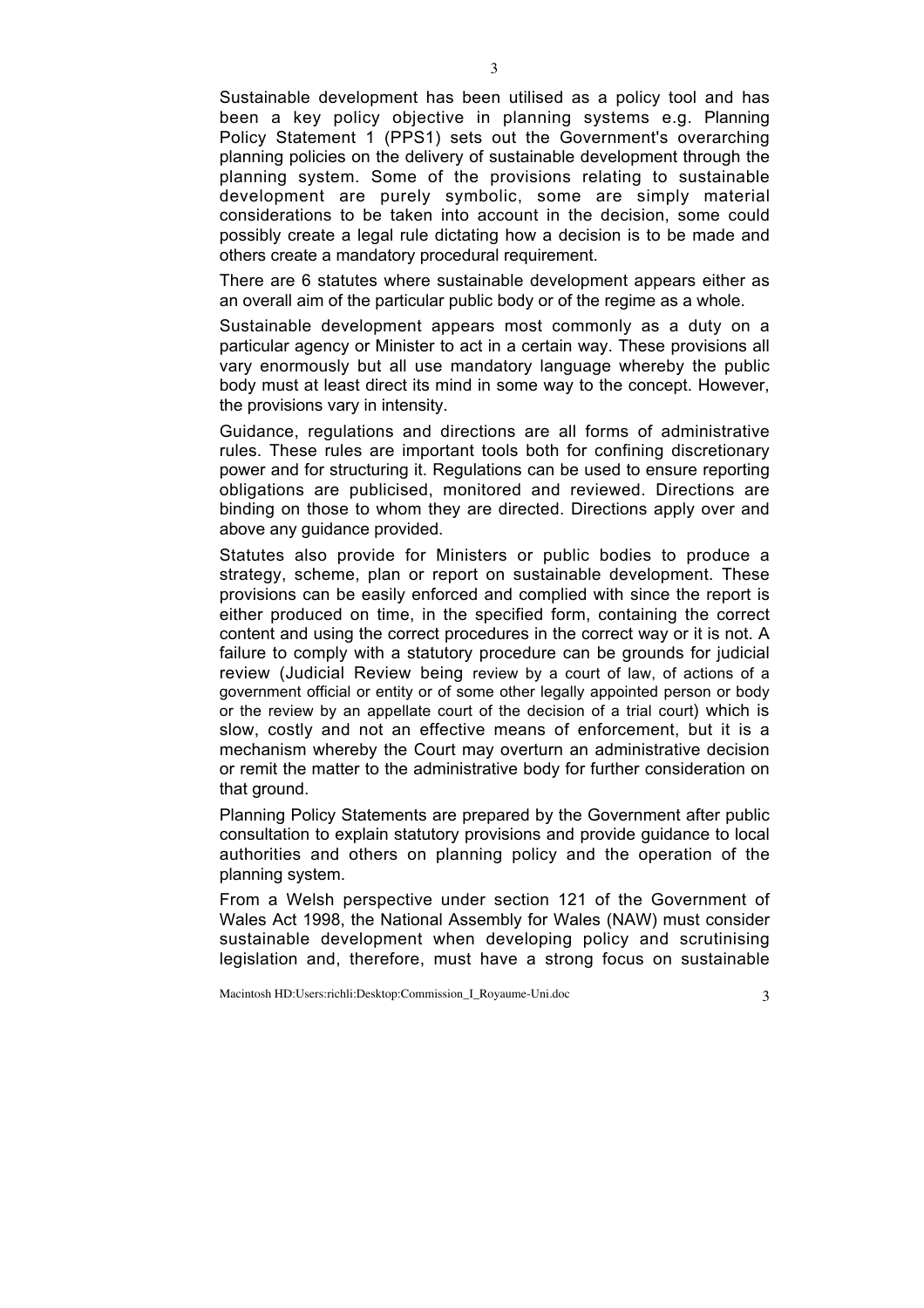development when considering the implementation of the CAP in Wales. In an analysis of the NAW's use of the term sustainable development it was stated that its usage is 'widespread, $2^2$  however, this report also concludes that 'there will be much greater expectation of the NAW and attention will increasingly focus on what it has achieved.<sup>3</sup> It is important to be able to identify which legal measures have sustainable development as their objective and that there is a comprehensive and targeted way of analysing whether or not the sustainable development objective is achieved in practice.

Wales is just one of three countries in the world who have built this commitment to sustainable development into their Constitution and, therefore, it could be regarded that Wales is at the forefront of global thinking in terms of sustainable development. This is also confirmed by their membership of the Regional Government Network, formed at the World Summit on Sustainable Development in Johannesburg in September 2002.<sup>4</sup>

Under section 121 of the Government of Wales Act 1998, the NAW has a statutory duty to consider sustainable development and this statutory duty forms part of the Minister's responsibilities and the work carried out by committees that undertake detailed policy development and scrutiny work in this area. Also, the NAW is required to compile a scheme that explains how it will promote sustainable development in its everyday work.<sup>5</sup> A report assessing the effectiveness of its proposals to promote sustainable development must be published after each ordinary election of the WAG  $<sup>6</sup>$ </sup>

The WAG published its second Sustainable Development Action Plan on October 11<sup>th</sup> 2004, in which Carwyn Jones states, reflecting the WAG's belief 'that Sustainable Development is the only process that will enable us to achieve the vision of a sustainable future.<sup> $7$ </sup> A consultation of stakeholders in the agricultural industry has recently been conducted and the first report of the, 'Sustainable Farming and Environment: Action

 $\overline{a}$ 

<sup>2</sup> Flynn, A. (2003) *A Sustainable Development Agenda for the Second Term of the Welsh Assembly Government* Working Paper Series No. 10 (BRASS: Cardiff) at p. 3

 $3$  ibid.

<sup>4</sup> Y Tir (2003) *Carwyn Jones Travels to Australia and Puts Wales on Top Down Under* Issue 209 (October) at p. 18

<sup>5</sup> S121(1) Government of Wales Act 1998

<sup>6</sup> S121(7) Government of Wales Act 1998

<sup>&</sup>lt;sup>7</sup> Jones, C. (2004) Sustainable Development – Turning Good Intentions Into Action Speech on 1 4  $\cdot$  1 0  $\cdot$  0 4 (A v a i 1 a b 1 e a t : (Available at: http://www.countryside.wales.gov.uk/fe\_news/news\_details.asp?NewsID=238 : Last visited 27/08/07)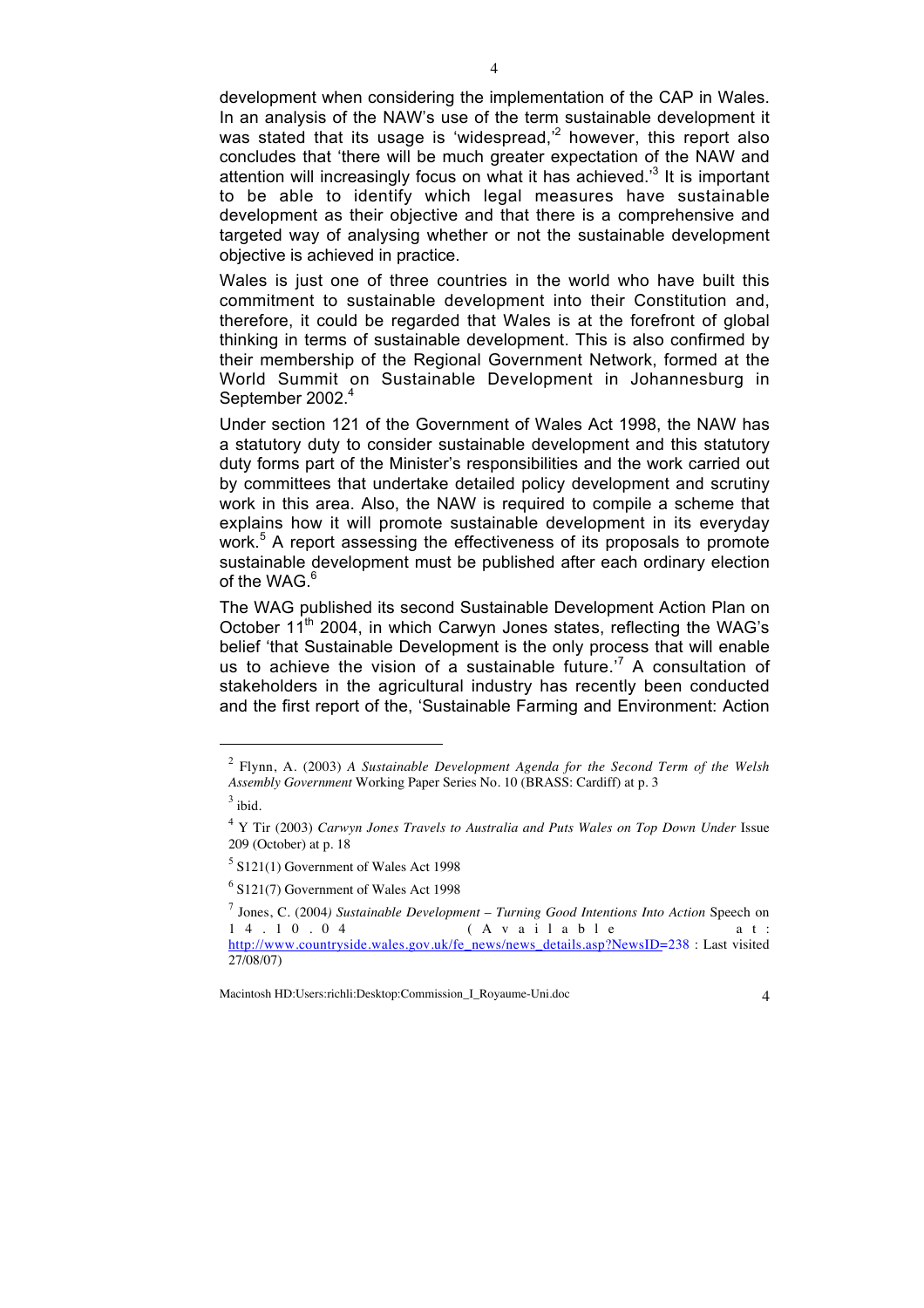Towards 2020 Task and Finish Group' was published in September 2007.<sup>8</sup> The aims of the Group were to project a vision for 2020 on sustainable farming and land use in Wales and to set out policy options for the WAG consistent with their conclusions.

The report recognises that, 'Farming plays a fundamental part in Welsh life, industry and culture.<sup>9</sup> Its vision is to 'achieve a profitable, competitive and sustainable agriculture industry that is responsive to consumer demand, helps to sustain the environment of Wales and supports the maintenance of healthy, balanced rural communities.<sup>10</sup> In order to achieve this vision, three key objectives are essential to sustainability; these are connecting to the market, delivering environmental goods and services and contributing to the sustainability of rural communities. The tools that have been identified to achieve these objectives are collaboration, local empowerment and innovation through rejuvenation. A scenario analysis approach was adopted to provide a focus for discussions by stakeholders.

The recommendations of the working group are to reduce and simplify the regulatory burden on farmers, encourage collaborative marketing, improve differentiation and branding of Welsh food products, food chain integration, benchmarking, provide new production opportunities, productivity improvements, land management schemes should include an element of payment by results, introduce collaborative landscape scale schemes, restructure environmental designations and careful planning policies.<sup>12</sup> None of these recommendations are radical and seem to mirror the measures implemented under the Rural Development Regulation 2007-2013 and also the principles for implementation put forward by the Rural Development Regulation 2007-2013. These include the principle of collaboration and of adopting a participatory approach to policy implementation. One would have hoped that given that the working group was designed to provide policy options for sustainable farming until 2020 the recommendations put forward would have been innovative and provide for new policy suggestions.

Prior to this, the WAG published 'Farming for the Future'<sup>13</sup> which considers the importance of the sustainability of Welsh farming in Wales.

 $\overline{a}$ 

<sup>8</sup> WAG (2007) Sustainable Farming and Environment: Action Towards 2020 Task and Finish Group (WAG: Cardiff)

<sup>&</sup>lt;sup>9</sup> ibid.

 $10$  ibid.

 $11$  ibid.

 $12$  ibid.

<sup>13</sup> WAG (2001) *Farming for the Future* (WAG: Cardiff)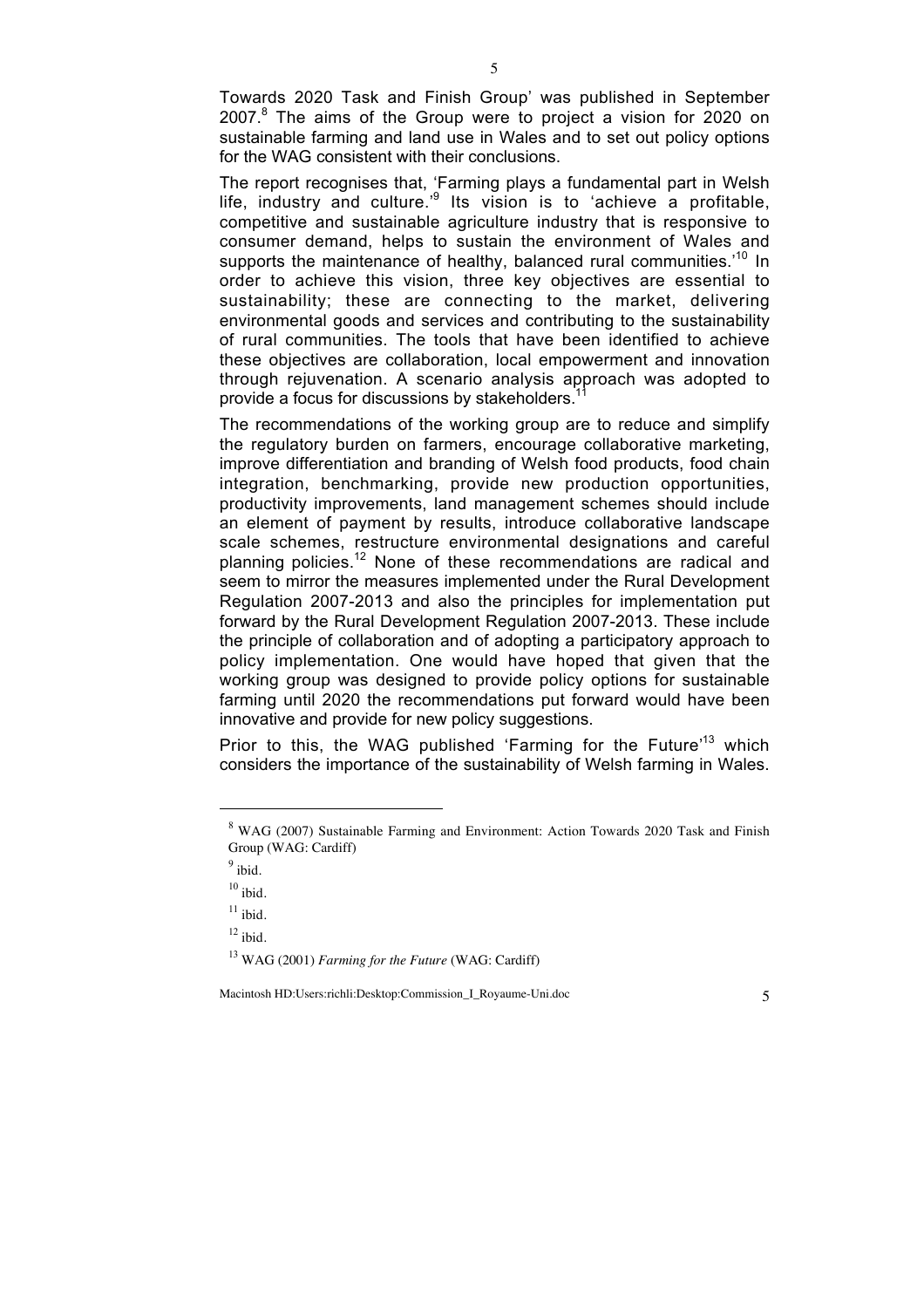It is a long-term strategy and contains action points which the WAG and related non-governmental organisations are committed to deliver. Progress towards these action points are monitored against quantifiable indicators and the Farming Futures Advisory Group meets annually to review its progress. The quantifiable indicators are value-added in farming and related fee processing net of CAP subsidies, value-added per person employed in farming and related to food processing, total employment in farming and related food processing, amount of income which farming families derive from non-farming sources, proportion of land under agri-environment schemes or is of organic status, populations of farmland birds and populations of other key farmland species. The action points range from reform of CAP to animal health measures.

Mike German (member of the House of Lords and former member of the National Assembly for Wales ) said that

"Farming for the Future set out the WAG's strategic longterm direction for a sustainable farming industry in Wales. We must re-shape the CAP in a way that provides meaningful support to enable our farmers to adapt to the challenges of the future. My priority is to get a CAP better for farmers, better for the environment and better for consumers, but overall to get the best deal for Wales."14

#### **1.2 . Does the realization take place by means of act, plan, administrative measures or by means of other mechanisms?**

Realization takes place by act therefore, but also by plan with sustainability and sustainable agriculture being part of the One Wales Strategy. It is important to stress however that the administration of the implementation and enforcement of agricultural law and policy in Wales is often carried out by other actors, e.g. Countryside Council for Wales (CCW) who have recently been integrated into the NAW and, it could be argued, that it makes it difficult to,

"separate out its responsibilities and actions from those of its partners and others charged with delivering sustainability. Perhaps a more important challenge for the NAW is how it can best ensure that its partners share its sustainable development agenda and that they deliver on its sustainability strategy.<sup>15</sup>

1

<sup>&</sup>lt;sup>14</sup> Gwlad (2002) Debate begins as EU charts a new direction for farming 8 Gwlad 2

<sup>15</sup> Flynn, A. (2003) *A Sustainable Development Agenda for the Second Term of the Welsh Assembly Government* Working Paper Series No. 10 (BRASS: Cardiff) at p. 3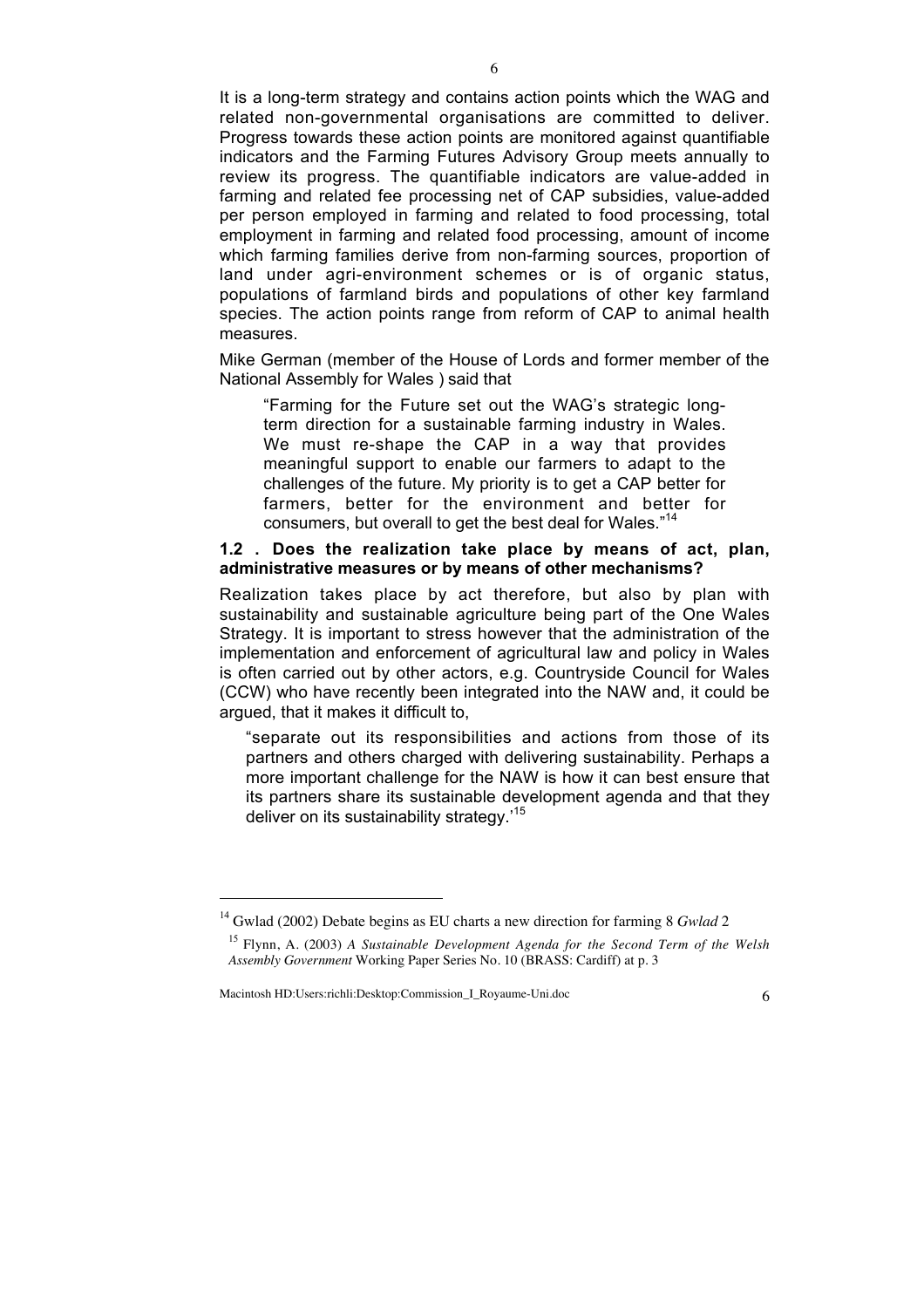Despite this, actors such as the CCW clearly have expertise in the agricultural and environmental field.<sup>16</sup> In order to achieve an integrated approach, however, the actors involved need to also adopt integrative practices. Another important administrative actor in terms of implementation and enforcement of sustainable agriculture, as in England, is the Environment Agency.

Marsden emphasises the need for different rural regions to develop their own sustainability agenda<sup>17</sup> and, as such, this is the process of implementation and enforcement of the CAP that has been adopted in the UK, with the various regions being allowed flexibility as to how legal measures and policies should be adopted in each specific region.

The Welsh Assembly Government (WAG) also has a strategy with the aim of making farming more environmentally sustainable. This involves producing an Environmental Strategy and Environmental Opportunities Review (EOR) service, in which, Farming Connect provides farmers with a specific report of the environmental opportunities that exist for their farm. It aims to provide a more holistic approach to sustainable land management. However, given that it is one of many strategies it can be difficult to see its holistic benefit without clear integration within the other policies.

In terms of specific mechanisms available in Wales to encourage sustainable agriculture these are as follows:

Tir Mynydd – which will come to an end in 2012 (unless they decide to extend it again) – is a Less Favoured Area payment. One could argue that it does not provide much in the way of environmental sustainability and it has been criticised for not doing enough in terms of having specific environmental goals. Despite this, it does achieve on the economic and social sustainability counts. It provides additional income to farming families who live in areas which it would otherwise be difficult to farm and make a living.

Tir Cynnal and Tir Gofal in process of being phased out and replaced by Glastir – Glastir is designed to be a one scheme replacement for Tir Mynydd, Tir Cynnal, Tir Gofal and the Organic Farming Scheme. Its implementation has however been severely criticised and one could argue that this is because it tries to do too much in one go. It does not

Macintosh HD:Users:richli:Desktop:Commission\_I\_Royaume-Uni.doc 7

 $\overline{a}$ 

<sup>&</sup>lt;sup>16</sup> Buller, H. (1998) Reflections Across the Channel: Britain, France and the Europeanisation of National Environmental Policy in Lowe, P. and Ward, S. (eds.) (1998) *British Environmental Policy in Europe* (Routledge: London) at pp. 78-80

<sup>&</sup>lt;sup>17</sup> Marsden, T. (1999) Beyond Agriculture? Towards Sustainable Modernisation in Redclift, M.R., Lekakis, J.N. and Zanias, G.P. (eds.) (1999) *Agriculture and World Trade Liberalisation: Socio-Environmental Perspectives on the Common Agricultural Policy* (CAB International Publishing: Wallingford) at pp. 257-258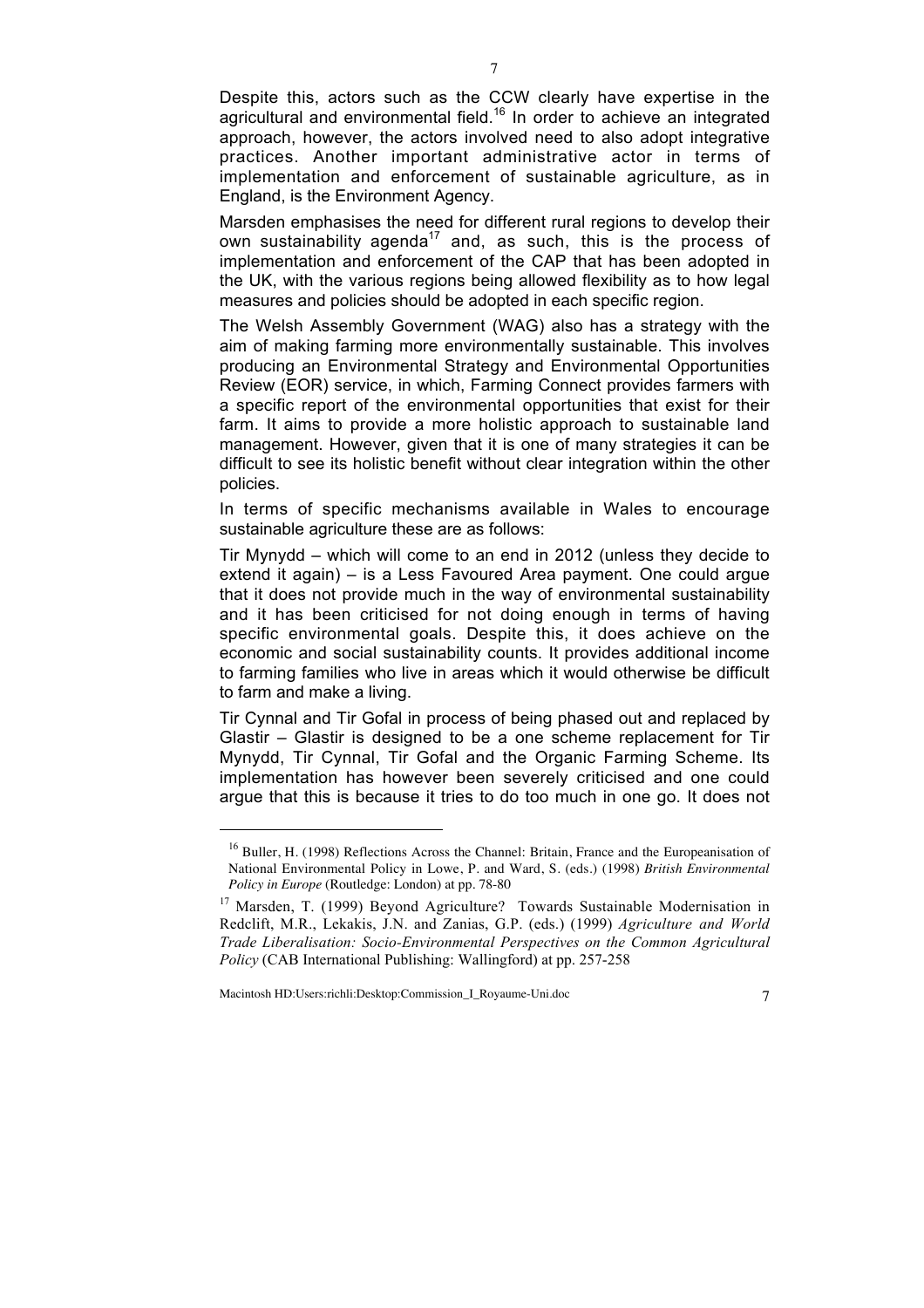achieve on the economic sustainability count because the payments are low and are not commensurate with the effort and cost to be put in by the farmer. It does not consider social sustainability at all with none of the point scoring factors for the scheme being related to the number of people sustained by the business etc. It does deliver significant environmental benefits – but is that truly sustainable agriculture?

Young Entrant Support Scheme (YESS) – grant scheme where farmers under 40 years who become head of holding for the first time can claim 50% up to £15,000 for capital works to the farm, which in this scheme year can also include land improvement. Applications are supported by a business plan for the suggested expenditure. No expenditure can be to the detriment of the environment and all successful applications must prove they have completed Environmental Impace Assessment, Environment Agency permissions etc for any works which may require it. Provides encouragement for succession within farming businesses and an opportunity for the younger generation to gain more control over the day to day running of the farm.

#### **1.3. Which of the above measures (1.2.) do you consider most efficient?**

Sustainable development is appearing more often in UK legislation and has emerged in a variety of legal forms including as duties, objectives and procedural requirements. There appears to be no hierarchy between these different forms. However the more discretion a provision allows, the weaker the obligation becomes.

The most common provisions relating to sustainable development are duties. While the more recent provisions are clearer than their predecessors there is still no standard form of duty. The strength of the provisions vary enormously, but if structured to limit the scope of the provisions, subjecting it to qualifications or by requiring a reference to guidance or other monitoring devices a duty can be the most efficient way of achieving the aim of sustainable development. There are some dutyies where sustainable development is the primary duty but in most cases it is one of several duties or objectives. There is evidence in some statutes that the sustainable development duty could act as the mechanism for balancing other duties or objectives. In these cases, it could be interpreted as a legal rule and provide a much needed framework for decision making.

Farming Connect could be said to be an important implementing mechanism as it provides advice and support for farmers to develop and maintain sustainable agriculture practices, through education, training and financial support for farm business planning. It is thought that implementation has to be at a farmer level if sustainable agriculture is something farmers are going to engage with for the future i.e. bottom up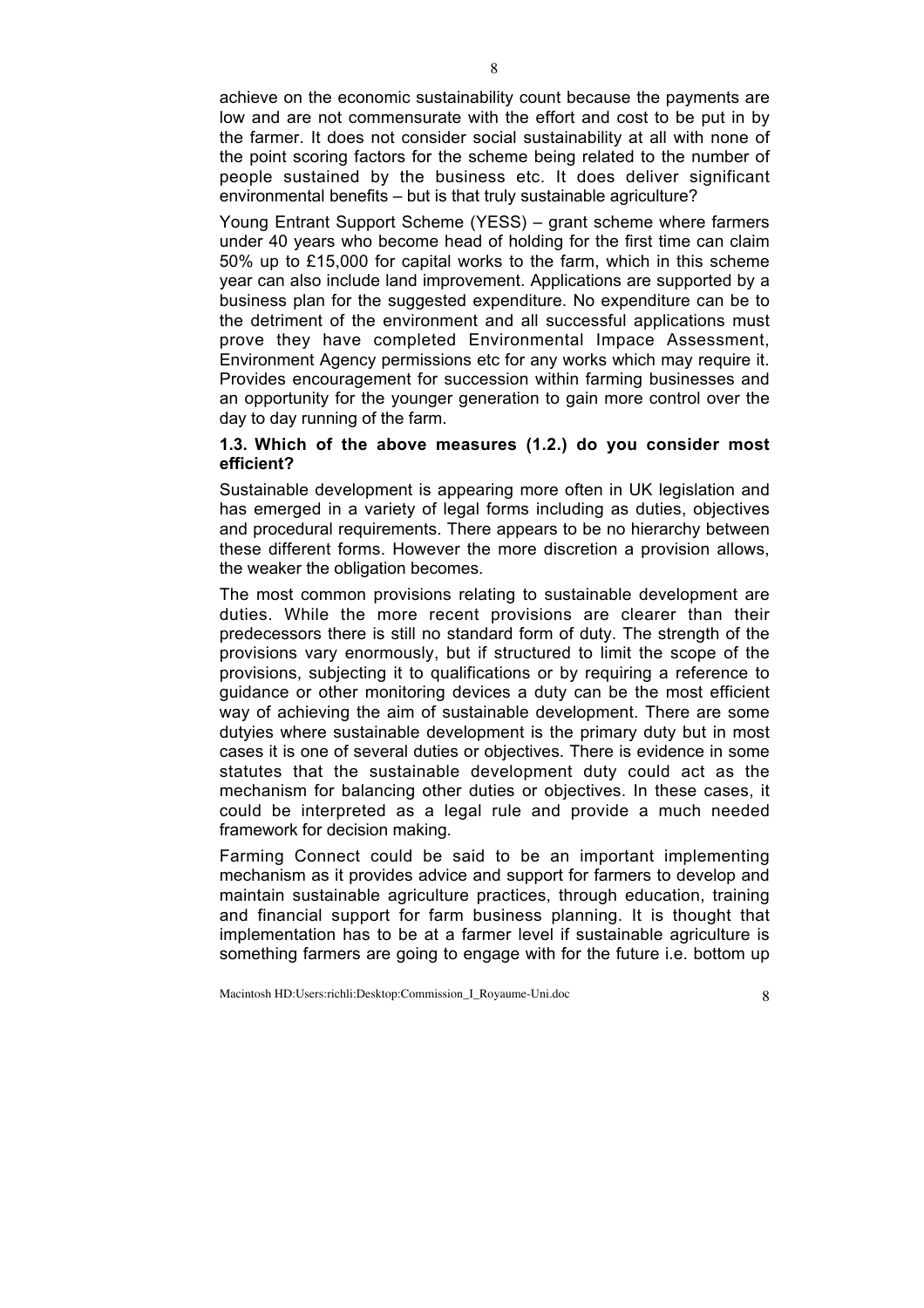policy implementation with farmers being involved in the precise mechanisms that are developed.

See comments above on other schemes.

## **1.4. The principle of sustainable development has no binding force. What measures can therefore be taken in order to ensure application and observation of the latter?**

None of the provisions establish sustainable development as a 'legal principle' and it has not achieved the status of an enforceable legal principle. The policies, ideals and objects which are sought under the principle of sustainable development may be mentioned in law, but are not meant to be binding. The provisions in many instances cannot in any formal sense be monitored or enforced, nor was there any legislative intent that they should be.

None of the substantive provisions are supported by criminal sanctions and only one includes a statutory appeal mechanism. Many provisions do not include obvious enforcement mechanisms but may still be effective from a more symbolic perspective, acting to educate inform and heighten awareness. A statutory provision may give rise to a moral or societal expectation (which is likely not legally enforceable) and a failure to act in accordance with it may result in criticism from a higher level of government, the media, interest groups, neighbours and the general public.

The sustainable development provisions may also be monitored and enforced pursuant to procedural requirements set out in statute itself. Adding some sort of procedural requirement to a duty substantially improves a provision's enforceability both inside and outside of court.

The principle of sustainable development application and observation could be better ensured if some of the procedures had more substantive content. If more precise sustainability indicators were used to improve the specificity of the duty, guidance could then refer to them. More procedural monitoring of the sustainable development duties would improve their impact. This is also true for the procedures themselves. It makes no sense to require the production of a report if there are no consequences for failing to do so or no obligations to act on its findings, publicise it or allow others to comment, discuss or scrutinise it.

If a provision is to be more than simply symbolic, then ideally there should be some statutory means to monitor and review compliance using administrative, political, legal or other mechanisms. Where the sustainable development duty is intended to create a framework to aid decision-making, the legislation needs to be more explicit about this role to encourage the courts to recognise it.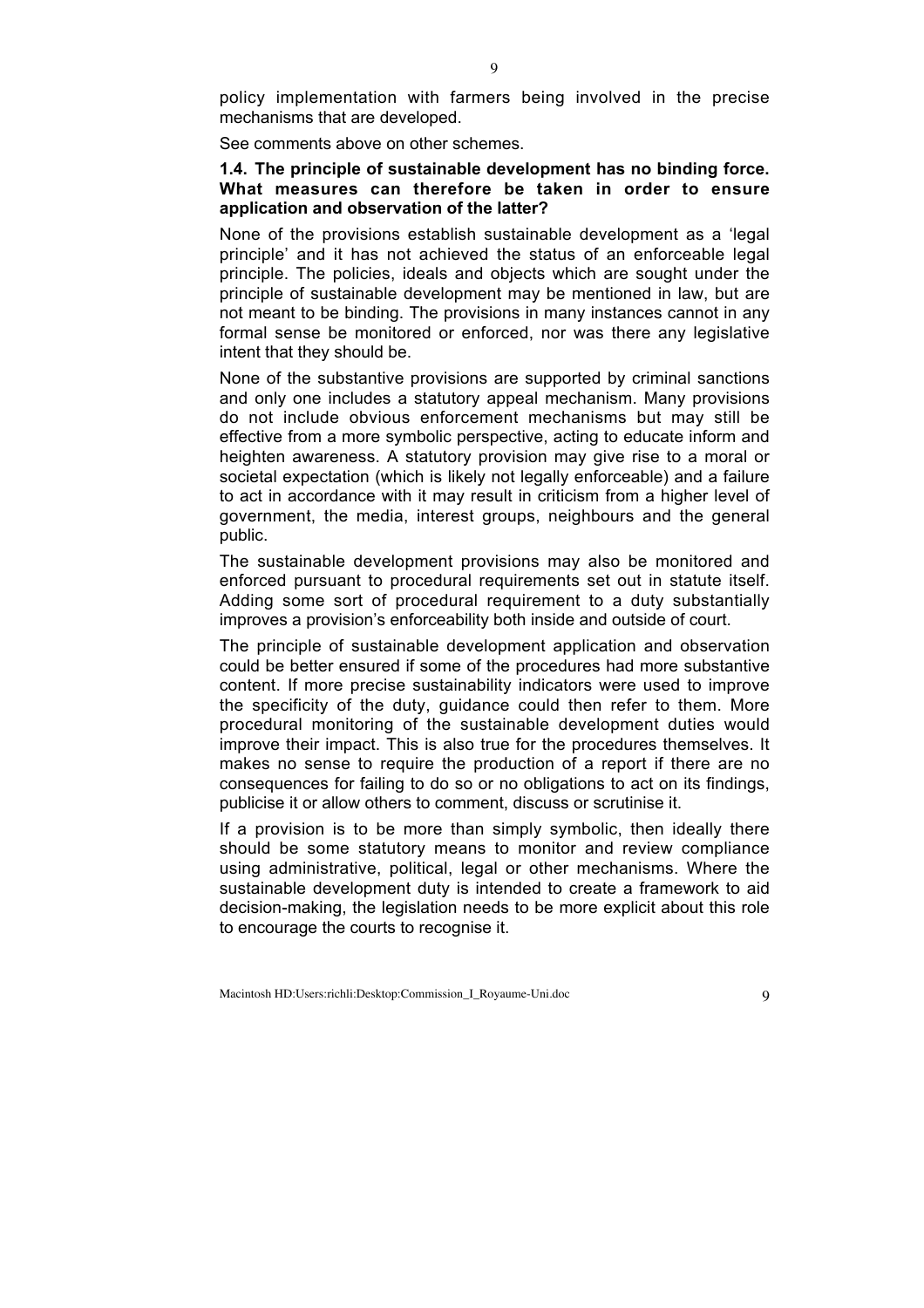**1.5. Are there in your country specially designed political institutions (ministries, councils, commissions etc.) for the promotion of the sustainable development? What are the means by which the aims can be achieved? What do you think about the effectiveness?**

Within the United Kingdom there are several specially designed political institutions including :

- Sustainable Development Commission executive nondepartmental public body who "Inspires government, the economy and society to embrace sustainable development as the central organising principle."
- Department of Environment, Food and Rural Affairs (DEFRA) Defra is the UK government department responsible for policy and regulations on the environment, food and rural affairs.
- Environmental Audit Committee The Environmental Audit Committee considers the extent to which the policies and programmes of government departments and non-departmental public bodies contribute to environmental protection and sustainable development, and it audits their performance against any sustainable development and environmental protection targets.
- One Wales Strategy In terms of effectiveness it has helped focus the mind in Wales on sustainability and has identified the indicators by which the achievement of sustainable development will be measured in the various categories.

### **2. Are the principles and the specific aims of the sustainable development or the sustainable agriculture specified in strategies, plans or in legal disposals?**

There are a range of instruments that the Government could use to support adapting to climate change. These include:

Direct regulation

This includes regulatory measures such as standards or prohibitions relating to particular processes and technologies. Standards and prohibitions can help overcome information failures, and prescribe specific methods which align private incentives to the socially optimal level of adaptation. For example, the use of hosepipe restrictions can help to ease water shortages in times of drought. However, high uncertainty and the lack of a common metric of success for adaptation mean that these instruments may lock in practices or technologies which may lead to outcomes that appear to be inefficient as new evidence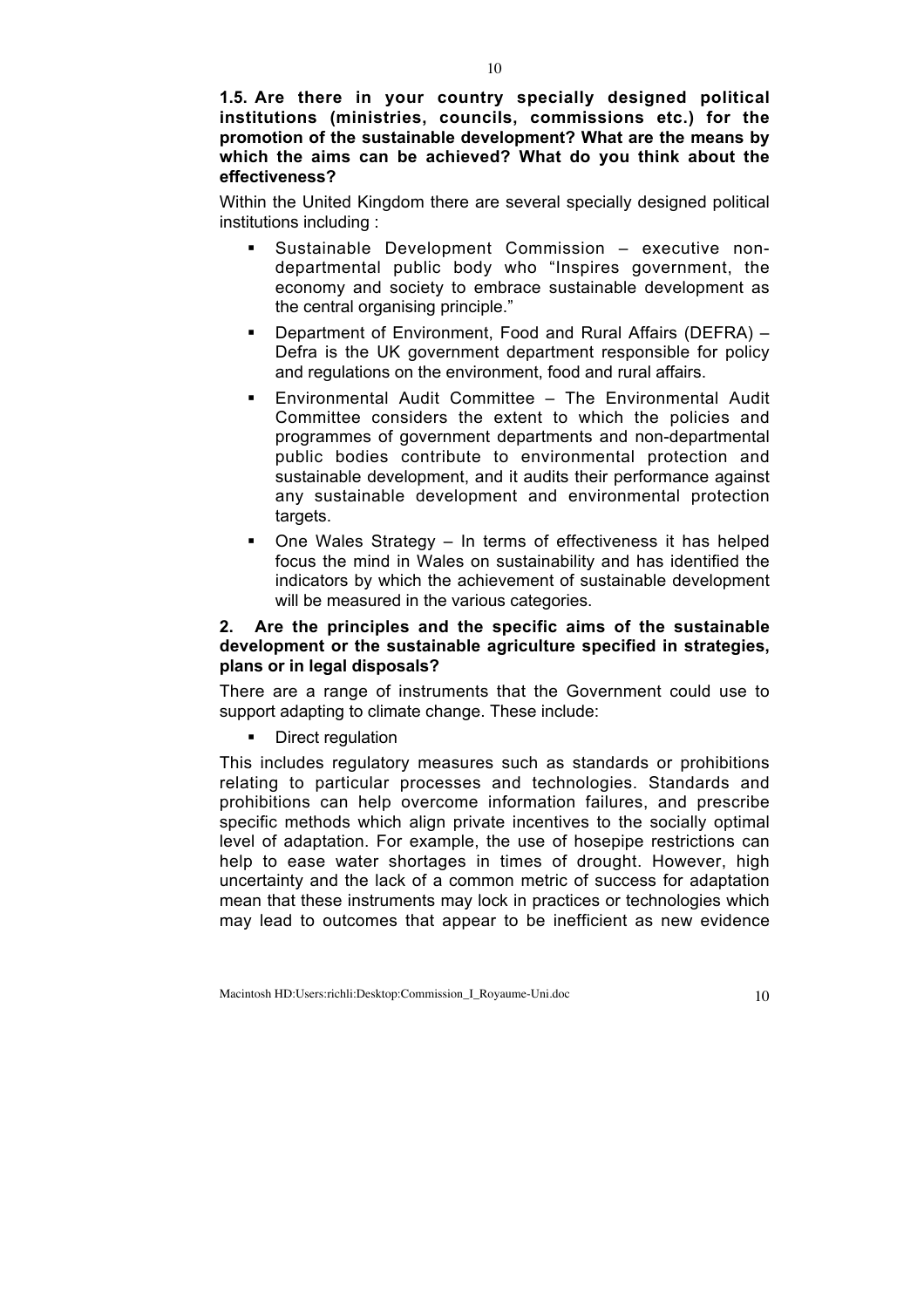becomes available – while also creating little incentive for investment in alternative adaptation actions with greater benefits.

Other regulatory instruments include framework guidance such as Planning Policy Statement 7 (PPS7), which includes broad policy objectives relevant to rural areas in England, and its proposed planning policies that will help deliver these objectives. These policies are firmly based on the principles of sustainable development and the need to protect the wider, largely undeveloped countryside for the benefit of all.

#### Market-based (economic) instruments

These instruments use price or other economic variables to create incentives for people and firms to adapt. They include fiscal instruments, such as charges, taxes and subsidies; marketable (or tradable) permits; and other instruments such as licences and property rights. Marketbased instruments can make individuals and businesses internalise the externality generated through their adaptive actions for example to create a price for natural resources (e.g. licences). Compared to direct regulation, these instruments can lead to efficiency gains, and generate incentives for technology innovation, as well as potential Government revenues. The most appropriate instrument should be selected with care. Taxes are not always an efficient means of generating revenues.

• Research and monitoring programmes

Research on climate change risks and adaptation technologies have the nature of public goods in that, given their non-rivalrous and nonexcludable nature, they are likely to be underprovided by the private sector. Spending programmes and monitoring would contribute to improving the understanding of climate change risks, reduce information failures, and help the Government define priorities in adaptation.

Instruments under this category would include, for example, spending programmes on climate modelling; systems to monitor climate change hazards and progress in adaptation; research and development of resilient materials and technologies; research and monitoring of climate impacts on ecosystems; and research and development of climateresistant crops.

Information provision and public engagement

A communication strategy for adaptation can contribute to the widespread distribution of the best information available on sustainable development and adaptation options. This can include guidance, information and awareness campaigns, and systems (e.g. warning systems) to help individuals handle sustainability issues and cope with the consequences of climate hazards in the most efficient way. These instruments can help overcome problems relating to behavioural and organisational barriers (by providing individuals with information on risks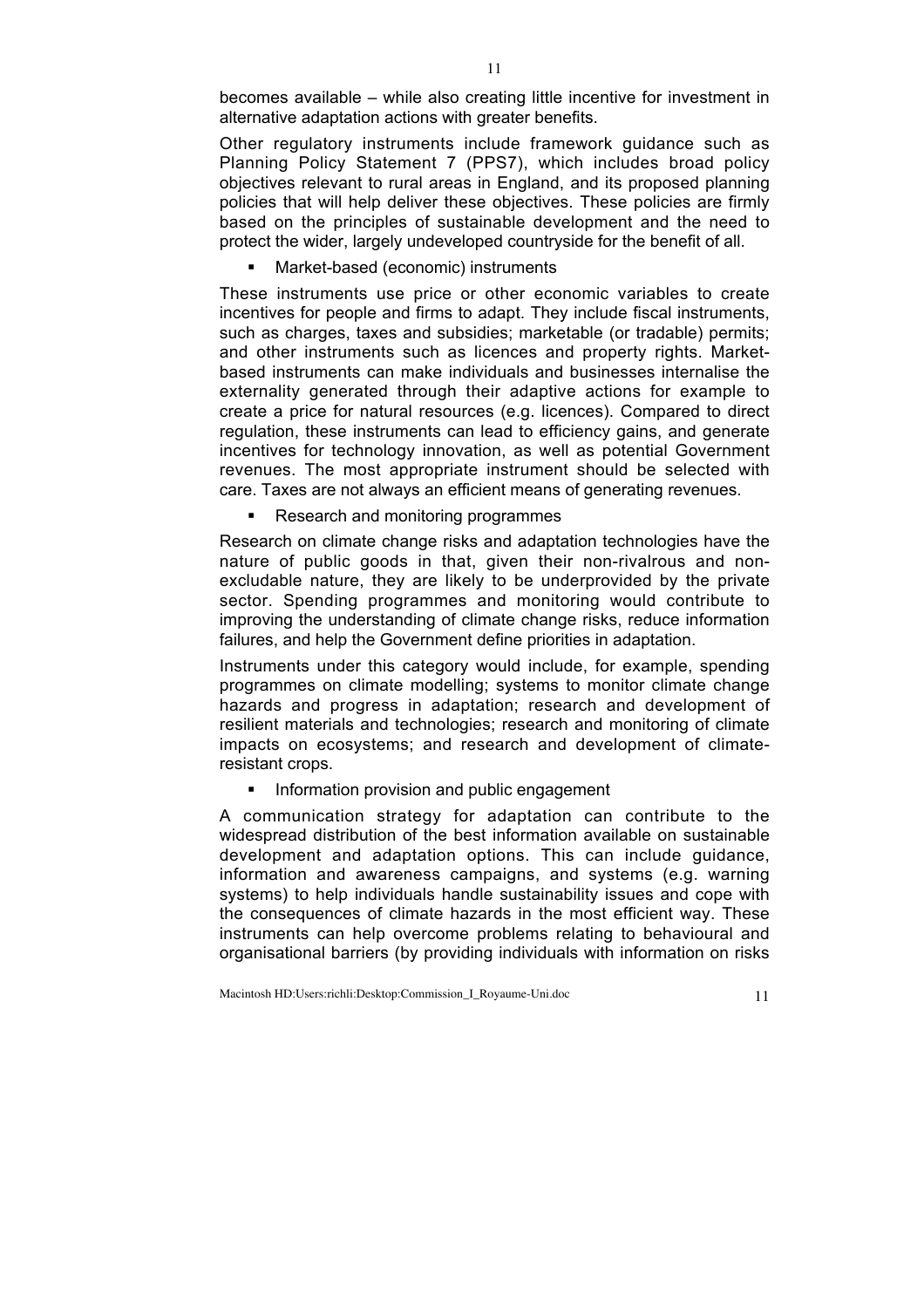and the time scale of events); incomplete markets (by providing businesses with the information they need to offer adaptive tools, such as insurance cover); and stimulate research and development of adaptive measures. To be effective in overcoming behavioural and organisational barriers, it is important that information on sustainable development and adaptation is as clear and simple as possible, easily accessible, and tailored to the intended audience.

Investment in infrastructure and other adaptive actions

Adaptive actions include investing in new infrastructure for adaptation, or enhancing the resilience of the existing stock. These include, for example, improving the resilience of roads and railways; investing in renewable technologies such as solar farms, wind farms and wave technologies; investing in large-scale infrastructure such as sea walls, coastal defences and flood barriers; or investing in green infrastructure for adaptation. To ensure the best use of public finances, different options for funding and delivering infrastructure services and other adaptive actions can be investigated.

Redistributive measures

Redistributive measures include compensation or credit schemes which look at correcting for the distributional impacts caused by issues related to climate change. These may be used to help the most vulnerable adapt, or ensure their vulnerability is not exacerbated by climate change. The existing trade off between equity and efficiency in adaptation requires redistributive measures to be used carefully, and with a view to ensuring they do not weaken the incentives created by other measures or encourage moral hazard.

**Institutional reforms** 

When existing programmes and policies prevent adaptation from being undertaken at the appropriate level, intervention might entail reforming existing regulation. This should be pursued with a view to ensuring climate change risks are accounted for across sectoral policies (e.g. water, agriculture, biodiversity) in a coherent and effective way. Some reforms can also contribute to reducing transaction costs and building adaptive capacity. For instance, institutional reforms could be introduced to improve communication and co-operation between different stakeholders at different levels of decision making (national, regional and local).

# **3. Which do you consider the difficulties or preferences realizing the principal aims of a sustainable development:**

Sustainability is a long term commitment. Recession forces people to think in the short term in many instances to resolve immediate concerns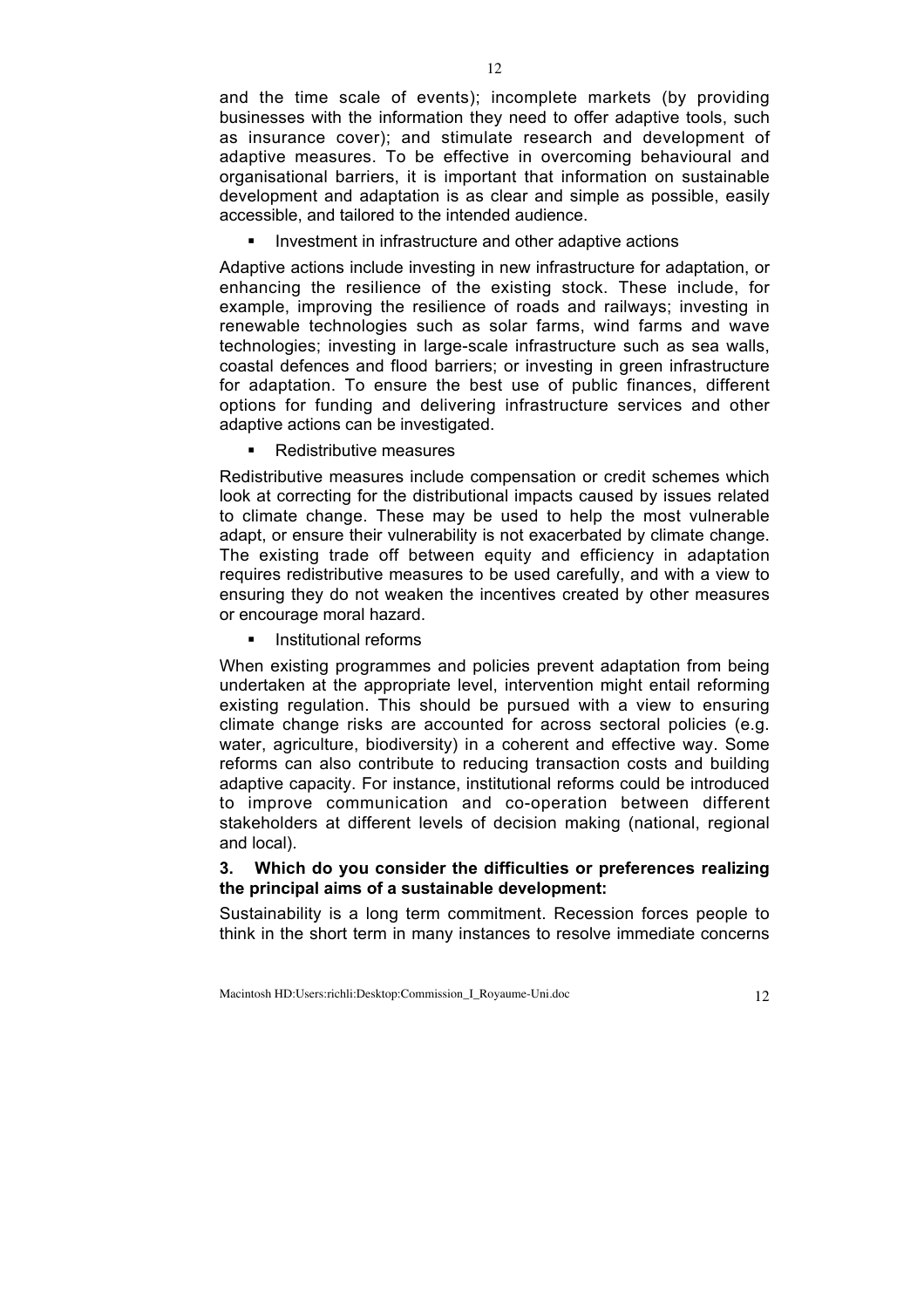and this is where the difficulty lies in promoting sustainable development. There is a lack of a binding global agreement.

# **3.1. to ensure the food health guarantee; the preservation of the environment and the mineral resources, which the agriculture needs;**

"Sustainable Intensification" is often discussed – producing enough food for our increasing population without compromising the environment.

In 2009 The Royal Society prepared a report entitled: "Reaping the benefits: Science and the sustainable intensification of global agriculture"

This report highlights the fact that the difficulties in food crop production are;

- availability of water and good soils
- Significant losses in crop yields occur due to pests, diseases and weed competition.
- The effects of climate leading to dramatic vield reductions.

The report highlights that "Current approaches to maximising production within agricultural systems are unsustainable; new methodologies that utilise all elements of the agricultural system are needed, including better soil management and enhancement and exploitation of populations of beneficial soil microbes. Agronomy, soil science and agroecology—the relevant sciences—have been neglected in recent years"

The difficulties lie in producing enough food whilst mitigating the impact to the environment and dealing with climate change. Caroline Spelman, the Secretary of State for Environment, Food and Rural Affairs, highlighted this difficulty and recently stated "Farmers have to grow more food at less cost to the environment".

Dramatically reducing food waste is also crucial. "Thirty per cent of all food produced is never consumed," said Charles Godfray, at the University of Oxford. Investing in better trucks, roads and infrastructure is vital to getting food to people before it rots. In rich countries, such as the UK, preventing food being unnecessarily thrown away could save a family £500-700 a year, said Godfray.

## **3.2. support the feasibility of the agricultural activities and improve the quality of life of the farmers and the society in general;**

Sustainable Farming with regard to the quality of life of the farmer means many things but includes having someone to pass the farm on to. Without succession and continuity in the farming practices the farm cannot be sustainable

Sustainable agriculture can also enhance people's ability to acquire food and contribute to the regeneration of rural economies. It should be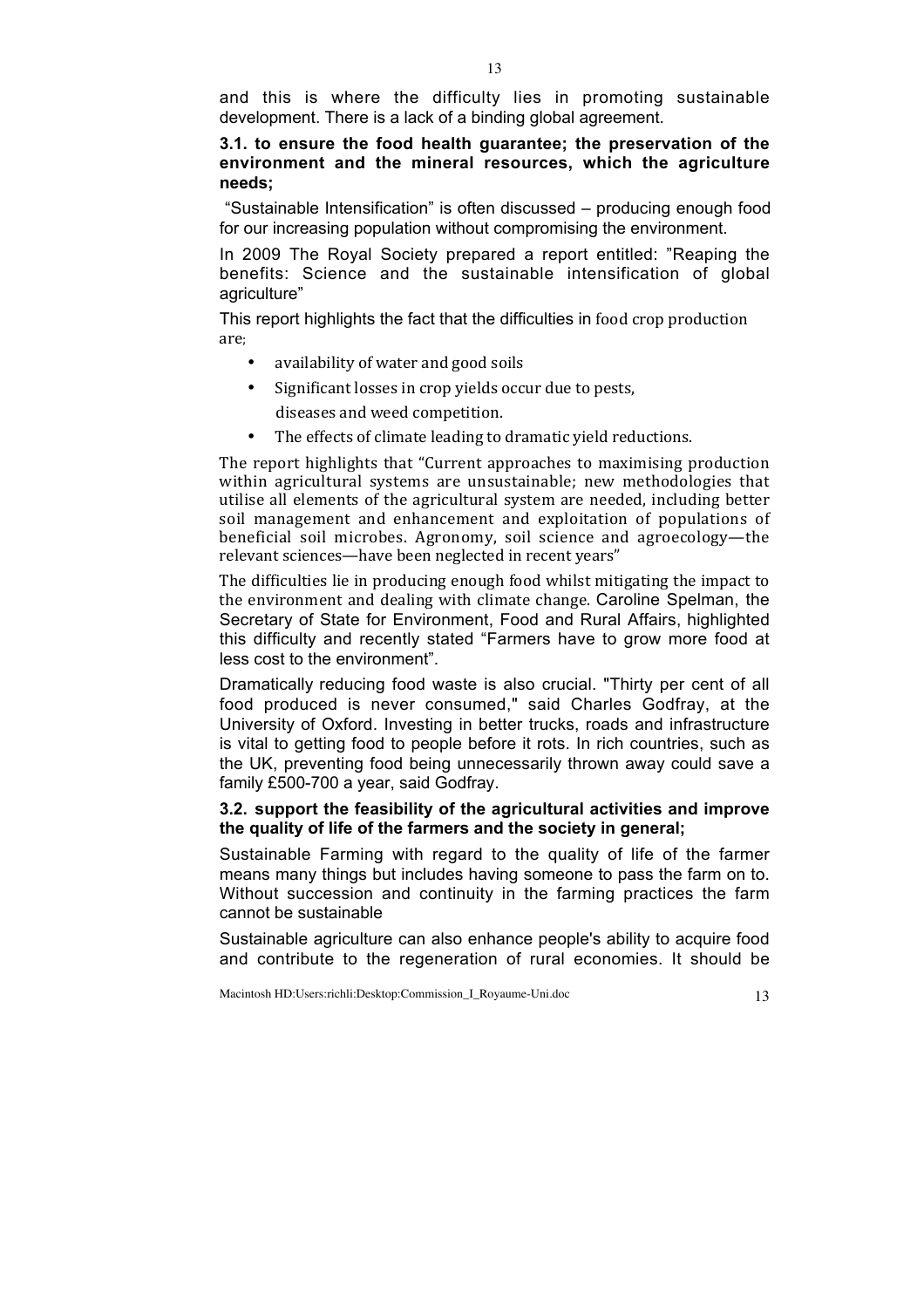emphasised that sustainable agriculture does not represent a return to some form of low-technology, 'backward' or 'traditional' agricultural practices. Instead it implies an incorporation of recent innovations that may originate with scientists, with farmers or both. And it is not just about food production, but about increasing the capacity of rural people to be self-reliant and resilient in the face of change, and about building strong rural organisations and economies

# **3.3 the participation of the public in the adoption of resolutions. Does a specific right on access to information concerning the environment exist?**

There are two main laws concerning access to information on the environment. The Freedom of Information Act 2000 (FOIA) and the Environmental Information Regulations 2004 (EIR). Both laws apply in England, Wales and Northern Ireland.

"environmental information" [is] any information in written, visual, aural, electronic or any other material form on –

(a) the state of the elements of the environment, such as air and atmosphere, water, soil, land, landscape and natural sites including wetlands, coastal and marine areas, biological diversity and its components, including genetically modified organisms, and the interaction among these elements;

(b) factors, such as substances, energy, noise, radiation or waste, including radioactive waste, emissions, discharges and other releases into the environment, affecting or likely to affect the elements of the environment referred to in (a);

(c) measures (including administrative measures), such as policies, legislation, plans, programmes, environmental agreements, and activities affecting or likely to affect the elements and factors referred to in (a) and (b) as well as measures or activities designed to protect those elements;

(d) reports on the implementation of environmental legislation;

(e) cost-benefit and other economic analyses and assumptions used within the framework of the measures and activities referred to in (c); and

(f) the state of human health and safety, including the contamination of the food chain, where relevant, conditions of human life, cultural sites and built structures inasmuch as they are or may be affected by the state of the elements of the environment referred to in (a) or, through those elements, by any of the matters referred to in (b) and (c);"

Reg. 2 Environmental Information Regulations 2004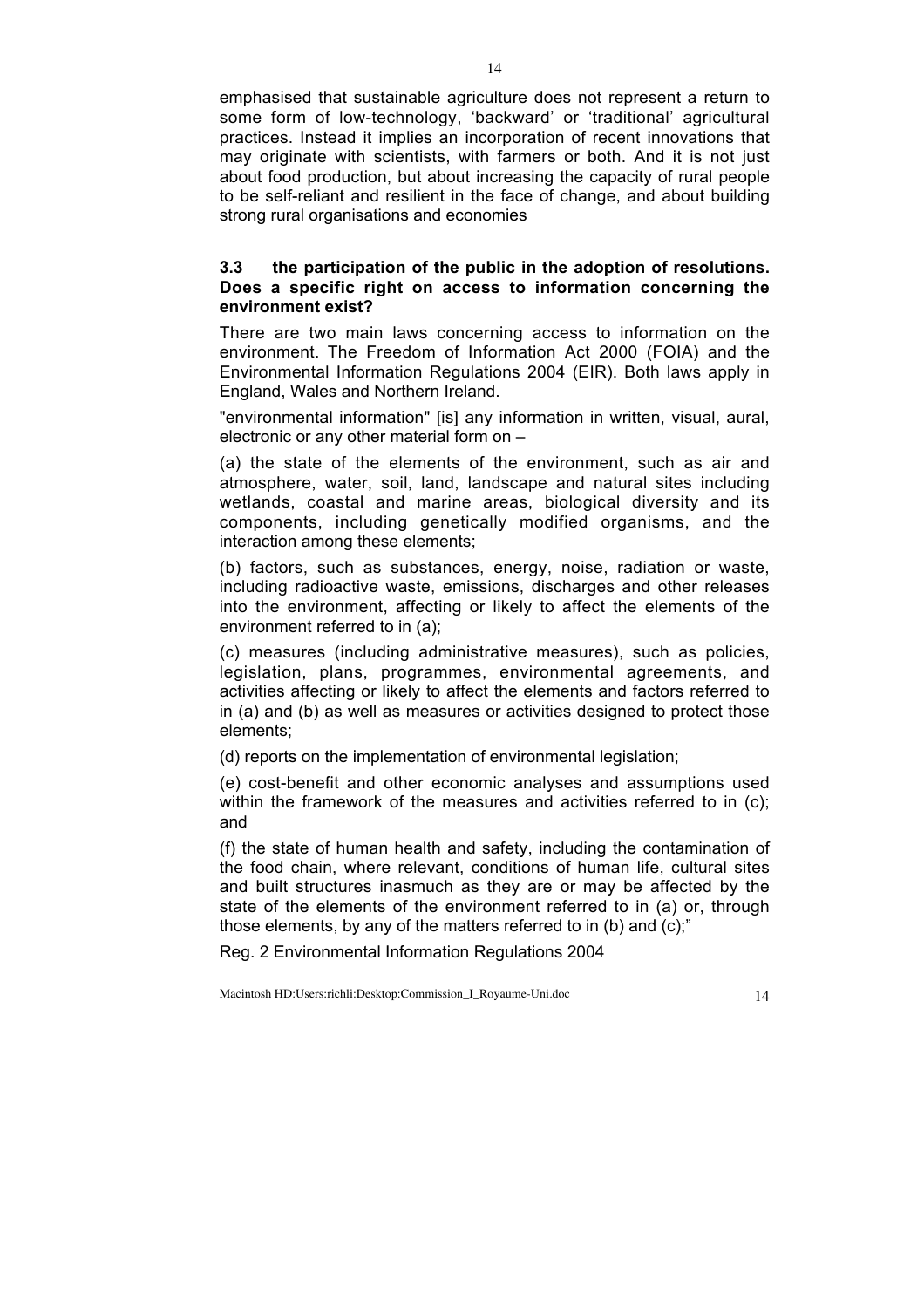Under FOIA and EIR there is a right of access to nearly all recorded information that is held by 'public authorities', regardless of when the information was created. That right is subject to exceptions .For most exceptions even where the exception applies, the information must still be released unless "the public interest in maintaining the exception outweighs the public interest in disclosing the information". This is known as the public interest balancing exercise. These exceptions are known as 'qualified exceptions'. All of the exceptions under the EIR are qualified exceptions.

Therefore, for all EIR exceptions and for most of the relevant FOIA exceptions an authority wishing to withhold information must:

- show that the information is exempt, and
- show that the public interest in the particular exception is greater than the public interest in its disclosure.

If the authority cannot meet both the above tests, the information must be disclosed.

There are further places you can find environmental information without having to make a request for it. This information is to be made publicly available in the form of environmental and planning registers.

DEFRA maintains a 'register of registers' setting out environmental information registers held by them and other Government departments covering a huge range of issues from matters such as Bee Health or Disposals at Sea through to Energy Efficiency, Waste and Water Quality, and many more.

As well as providing information when asked to do so, the access to information legislation also require public bodies to be proactive in the release of official information. As a result, each organisation covered by the FOIA must produce a Publication Scheme, giving details of what information it already makes available or intends to publish as a matter of course.

For example Natural England (An Executive Non-departmental Public Body responsible to the Secretary of State for Environment, Food and Rural Affairs whose stated purpose is to protect and improve England's natural environment and encourage people to enjoy and get involved in their surroundings) have a publication which is a guide to key information routinely published by or available from them. It focuses on information relating to their key executive, advisory and promotional duties and also standards and guidance by which we make their decisions.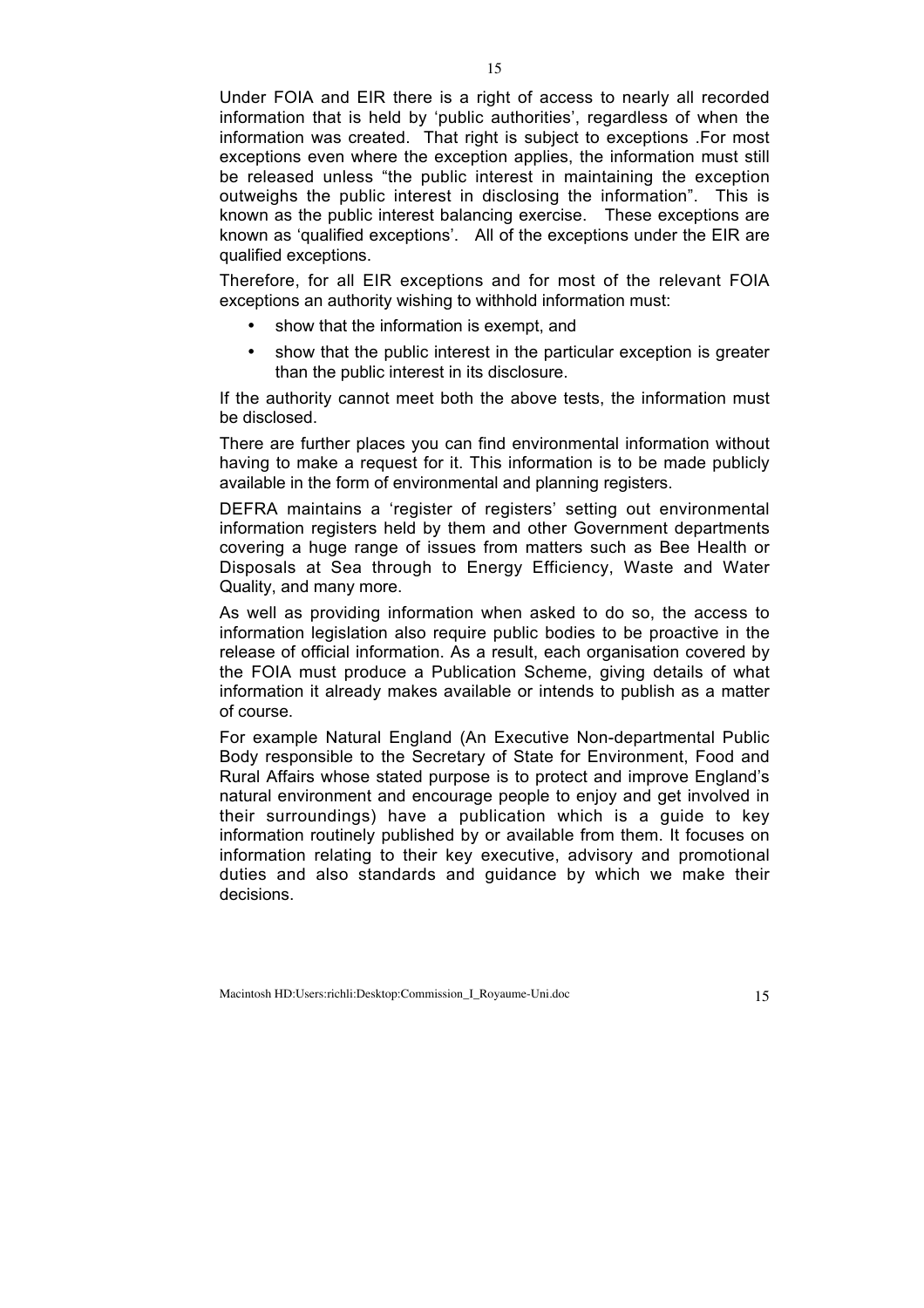# **4. Which do you consider the best measures to be taken in order to lead to a sustainable agriculture? Which experiences has your country made?**

A sustainable agricultural system is one that can indefinitely meet the requirements for food and fibre at socially acceptable, economical and environmental costs. Crossen (1992)

On 28th February 2011, the UK Coalition Government published its vision for sustainable development and a package of measures to deliver it through the green economy, action to tackle climate change, protecting and enhancing the natural environment, and fairness and improving wellbeing, and building a big society.

The DEFRA definition is:

- Ensuring the continuing availability to the consumer of adequate supplies of, wholesome , varied and reasonably priced food, produced within accordance with generally accepted environmental and social standards
- Maintaining a flexible and competitive industry which contributes to an economically viable rural society
- Ensuring effective protection of the environment and prudent use of natural resources
- Conserving and enhancing the landscape, wildlife, cultural and archaeological value of agricultural land
- Respecting a high level of animal welfare

The key sustainable development objective is to balance the competing demands for the finite quantity of land available. The main issues are to minimise the loss of rural land to development and to maintain the vitality and viability of town centres with people living close to where they work. The indicators relevant to these issues are the area of land covered by urban development, household numbers, re-use of urban land for development, reclamation of derelict land, the amount of land used to build new roads, the growth in out of town shopping centres and vacant retail space in town centres, regular journeys by car and other modes for shopping and commuting and for taking children to and from school, money spent on urban regeneration, and green spaces in urban areas for recreation.

One of the objectives of sustainable development is to promote a healthy economy in order to generate the resources to meet people's needs and improve environmental quality. This in turn can further the protection of human health and the natural environment

The key sustainable development objectives are to ensure supplies of energy at competitive prices, to reduce adverse impacts of energy use to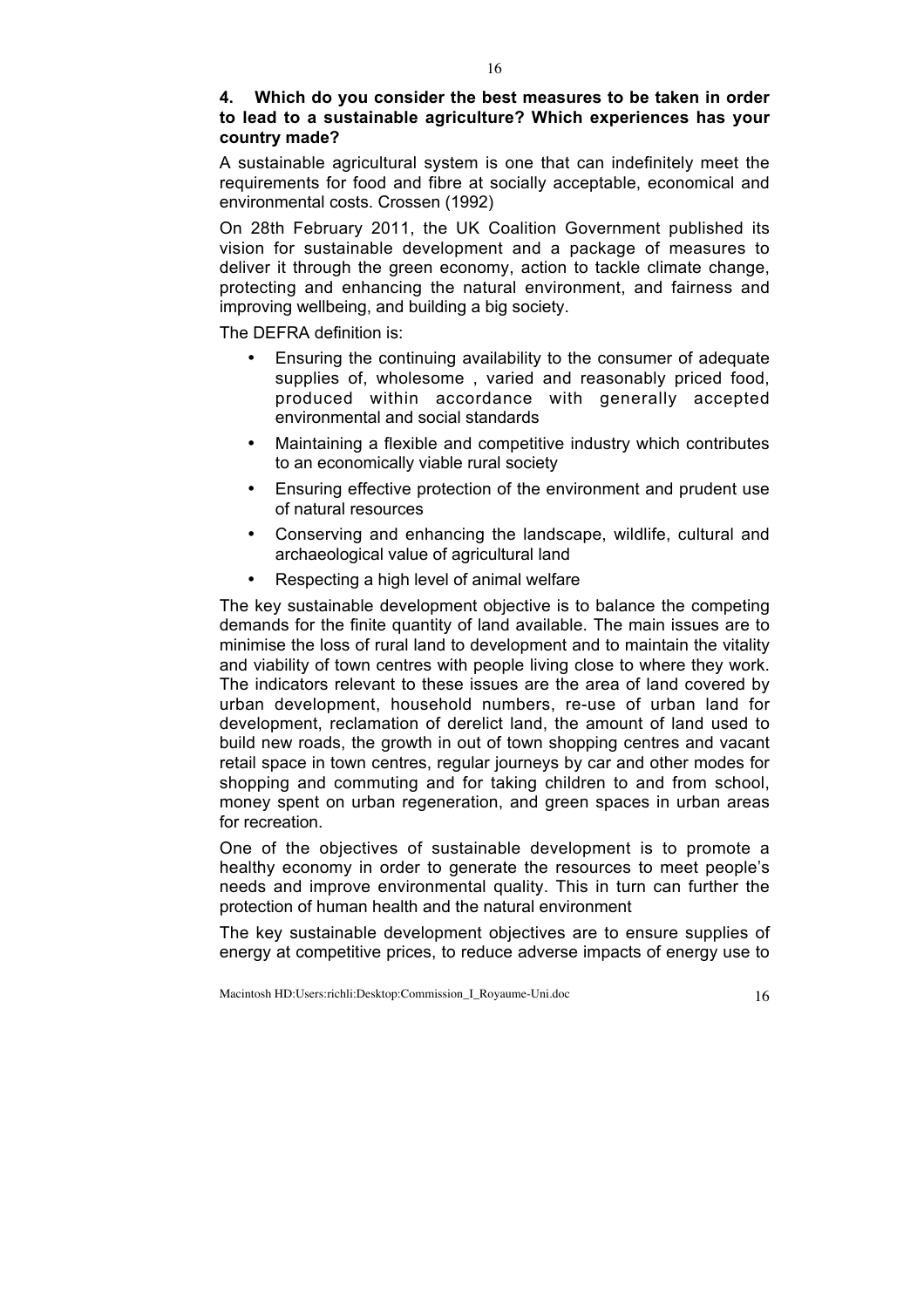acceptable levels, and to encourage consumers to meet their needs with less energy input through improved energy efficiency. Indicators relevant to these objectives concern the depletion of fossil fuel reserves, the capacity of nuclear and renewable energy sources, energy usage by sector, and fuel prices.

**4.1. The financial aids? In which form (investments, support, from European funds and/or help by the government)?**

See above

**4.2. Which do you consider the most stimulating criteria for the approval of such supports? What do you think of the principle of conditionality and its conversion?**

**4.3. Do special legal regulations exist in your country in relation with the professional training and with the aim to increase the salaries according to the capacities and the professional abilities? Does one organize certain forms of professional training and advice centres in your country?**

With the exception of the National Minimum Wage legislation there is no legislation specifically aimed at promoting the pay and/or training of agricultural professionals. The definition of agricultural professional is so wide as to encompass those who work daily on our farms, to those in professions supporting the agricultural community and with such a broad spectrum, levels of pay and training will vary enormously. Not only our agricultural colleges, but our universities are becoming increasingly aware of the demand for agricultural "training" and as mentioned earlier, more and more courses are springing up in response to this demand.

On a broader scale, government organisations are beginning to recognise the need to provide training to agricultural training. The government organisation, DEFRA, is taking steps to address the historical lack of training and skills in a bid to counteract the traditional lack of demand for important skills that increase competitiveness and profitability (particularly business skills and risk management). DEFRA is implementing an Agriskills Strategy and Action Plan called "Towards a new professionalism" aimed at addressing the lack of important skills in the sector through a variety of initiatives including IT skills, business planning, management accounting and marketing. This is a relatively new scheme and its knock on effect remains to be seen.

The Rural Development Programme for England has operated from 2007-2013 and provided approximately £70m for funding for training and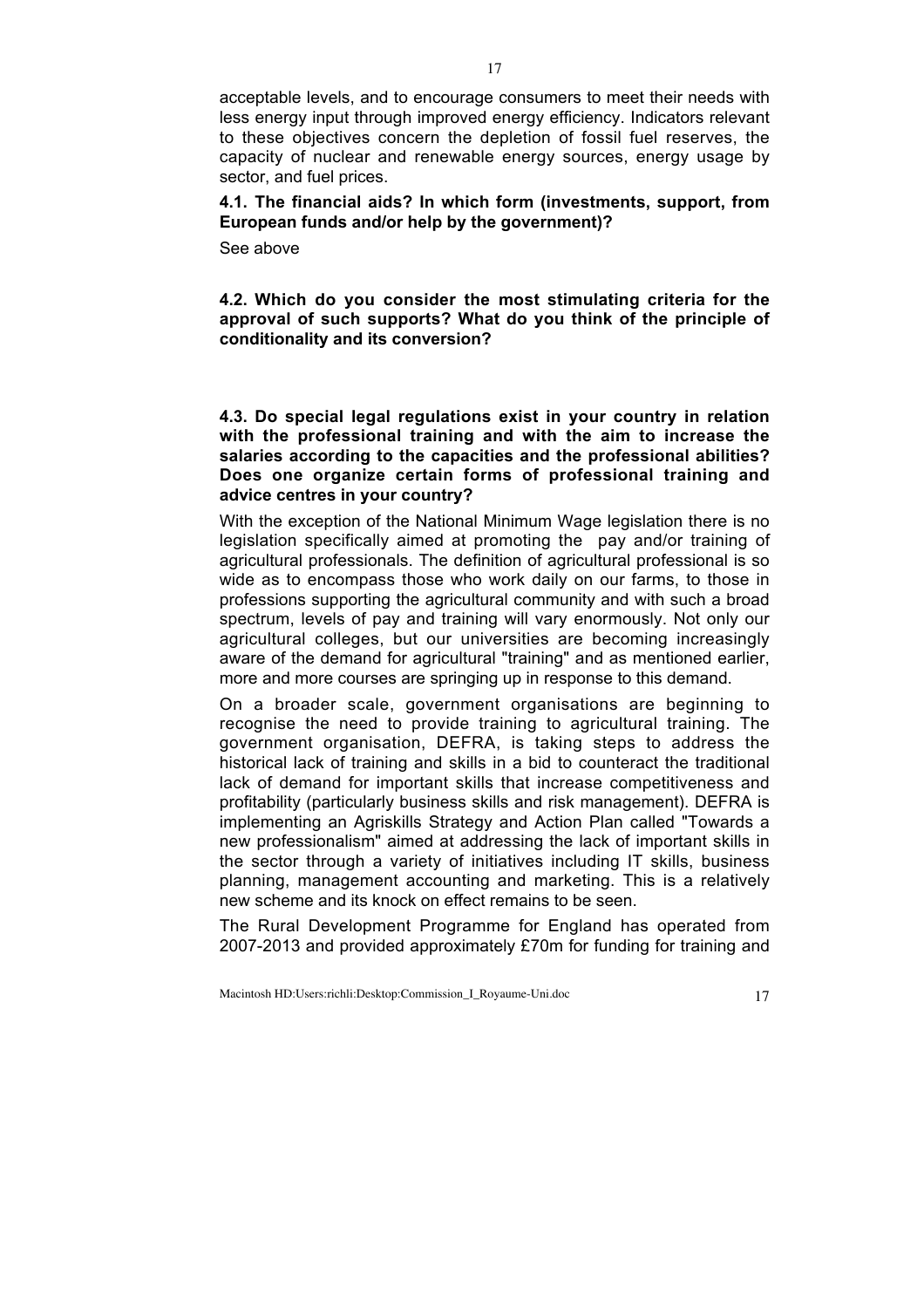skills development for the farming sector including horticulture, food and forestry sectors.

In the meantime there is a wealth of independent agricultural organisations from the CLA, the Agricultural Law Association, the NFU and National Federation of Young Farmers Clubs all of whom provide courses, many of which are free of charge, to agricultural professionals, no matter what area of agriculture they are operating in.

**5. Which role plays the democratization of the social relations and the participation of the public in the adoption of resolutions in the process of the sustainable development? Which are the legal consequences of a decrease of the participation of the public?**

See comments on Farming Connect

**5.1. Do the international conventions with the EU and/or with your country, as well as, the European regulations and the territorial regulations concerning the access of the public to information and the access to the judiciary, become actually applied?**

See comments on Access of public to information.

**5.2. Do legal guarantees and sanctions exist for the case that these rights get breached? Is there any jurisdiction on the subject? Is an inclusion of the public and the non-government organizations realistic in case of adoption of resolutions? Do obligatory legal procedures exist concerning this matter?**

**6. The first step in the direction of a sustainable development demands to include the environment and to respect its necessities in the development process. Another approach suggests the integration of the sustainability in the economic issue. Is the connection between the application of the preventative measures, with the idea of the pollutant who has to pay, inseparable? How are these principles applied in your country? Which are the rules, the procedures and the jurisdiction in that issue?**

There is a mixture of application in Wales with schemes being developed to encourage and incentivize particular actions by farmers and landowners and then penalties being imposed to enforce the rules of those schemes or the legal mechanisms that have been put in place to protect the environment and animal welfare. It may be worth mentioning that there are some actions which can lead to financial penalties under cross compliance rules for all schemes a farmer is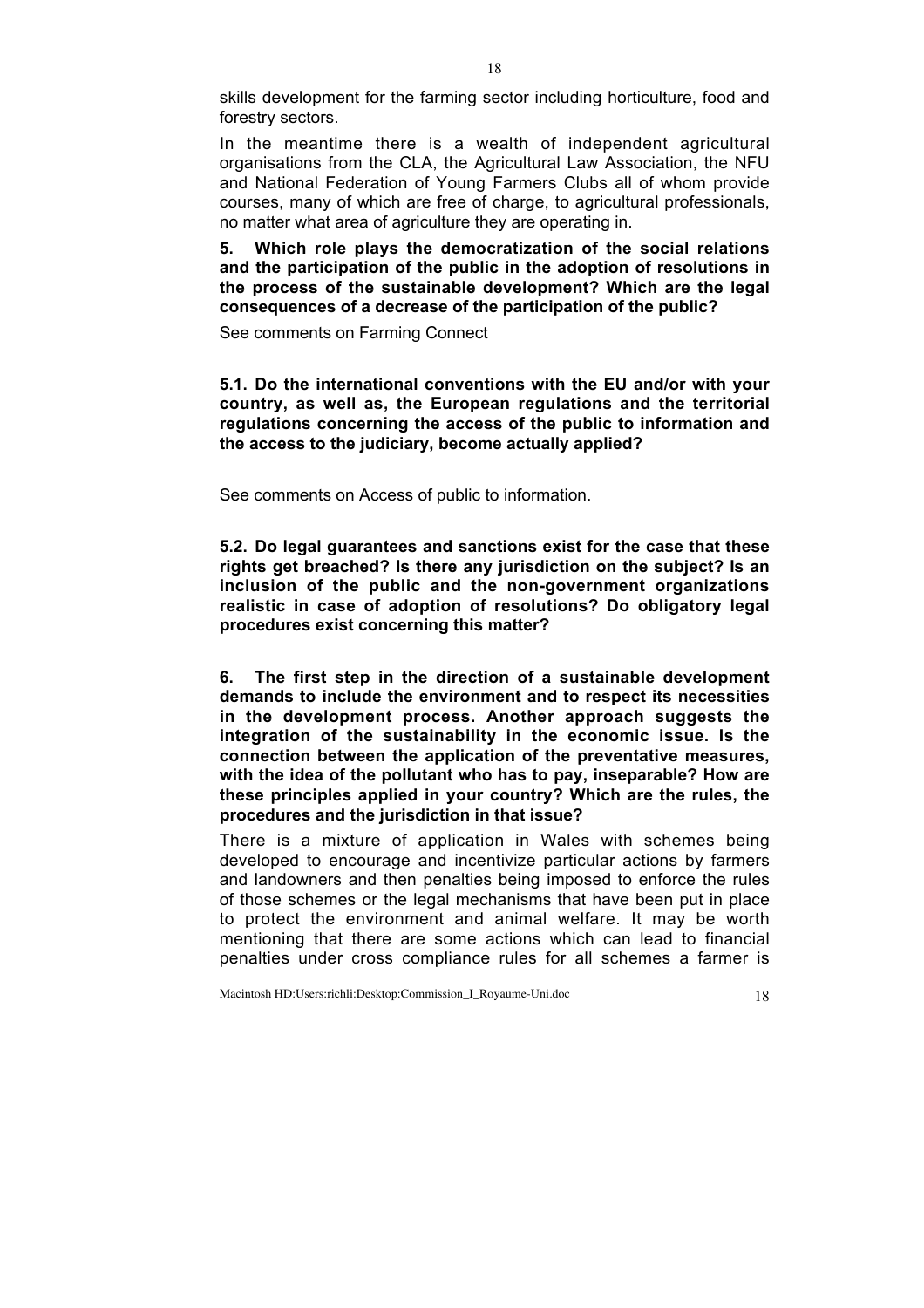signed up to as well as criminal sanctions by a Local Authority or Environment Agency if a prosecution is pursued. E.g. cutting hedges in closed period and without a felling licence could lead to farmer losing 50% of his SPS, Tir Mynydd and Tir Gofal payments and be prosecuted with a penalty of up to £5,000 for cutting those hedges/trees without a licence.

The position is similar in England. Financial support or incentive is available through agri-environment schemes (although since the basis of such schemes is payment to replace income forgone and there is no element of profit, the incentive is minimal). Apart from loss of single farm payment for breaches of cross compliance, there are other regimes – for example, pollution control – which impose financial penalties for acts which harm the environment. There are others in the context of planning control which may impose conditions on the use of land which may have an environmental benefit.

**7. Which are the main instruments available to protect the environment and to improve the quality of the environment, the landscape and the mineral resources (instruction, authorisation, approval)? One could say in this respect: the water resources necessary for the agriculture (application of the directive concerning the water); the soil (the directive concerning the contamination of soil); the biological variety (the directive Natura 2000); the preservation of the landscape (the directive concerning the preservation of the landscape in Europe).**

Environmental Law is a widely embraced evolving but topical area of the law today in view of the increasing environmental threats and legal and policy challenges facing the world today.

Environmental law is split into 3 key aspects, substantive law, procedural law and relevant institutional mechanisms for environmental law.

It is important to note that international and European environmental law has a very strong influence on the development of UK domestic environmental law. As a result the main sources of UK environmental law include the following:

## **INTERNATIONAL SOURCES**

- 1. International environmental law: This includes both treaties, custom, soft law and case law as provided under Statute of the International Court of Justice. In the UK, the Secretary of State is empowered to make regulations to implement UK's environmental obligations (s.2 and sch.1 para3 of the Pollution Prevention and Control Act, 1999).
- 2. European Community Law: Community law, especially Directives, have formed an important body of UK environmental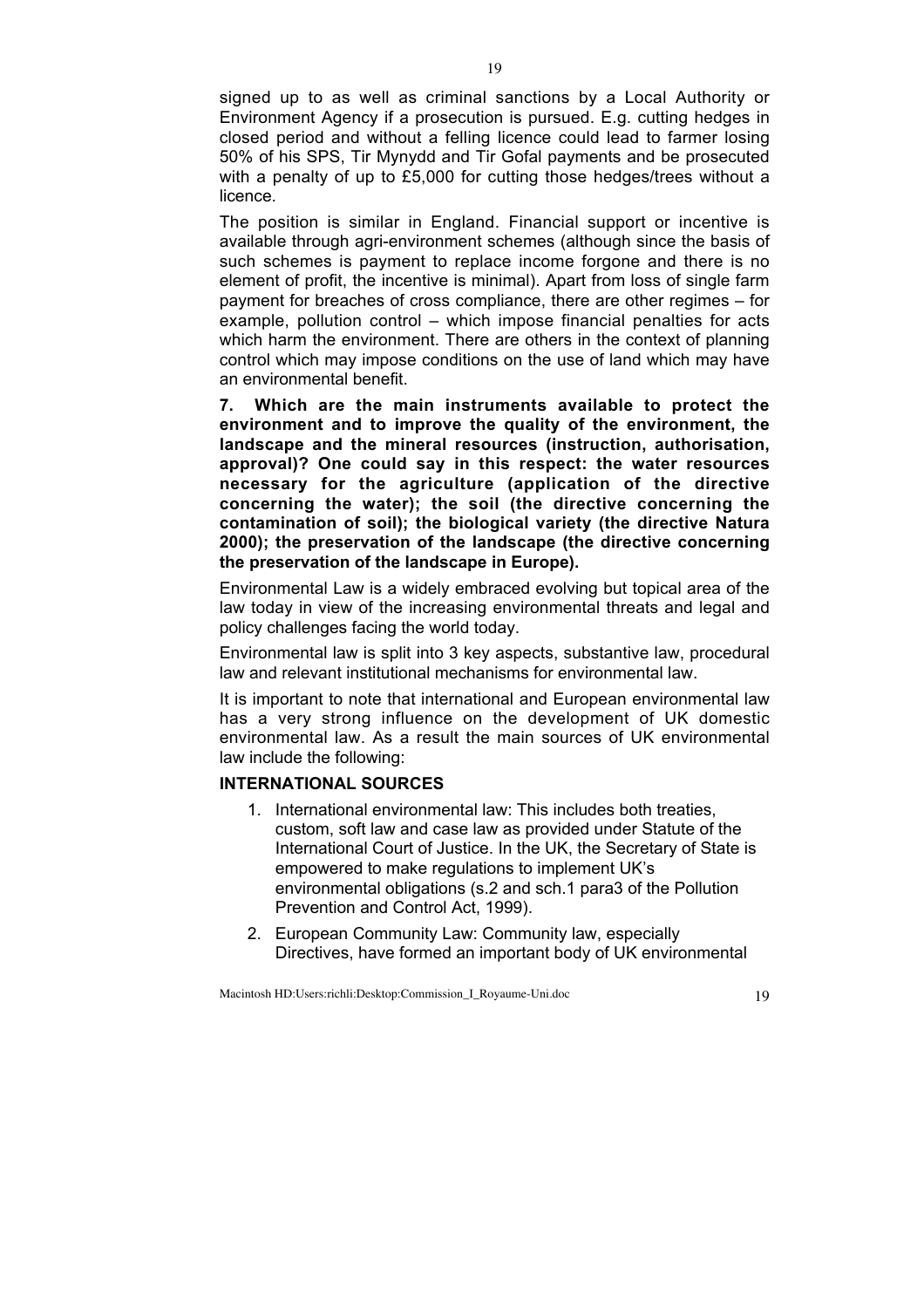law. EC law adopts a purposive approach. Several EC environmental Directives have been transposed into UK domestic law.

# **NATIONAL SOURCES**

- 1. Primary legislation: These include Statutes such as the Wildlife and Countryside Act 1981, the Environmental Protection Act 1990, the Environment Act 1995 and the Natural Environment and Rural Communities Act 2006. Even the European Communities Act, 1972, s.2(2) gives powers for the passing of secondary legislation that is necessary to comply with EC law.
- 2. Secondary legislation that provides procedures, standards or defines categories or enables the transposing of European environmental obligations.
- 3. Tertiary legislation, guidance and other rules: These are usually aids to the interpretation of statutory provisions, as a flexible form of informal guidance or rule, provide statements of regulatory agency practice, a way of structuring discretion, and promoting consistency and transparency in decision making as well as rules and guidance on procedural or other technical matters.
- 4. Case law on environmental law and protection.

The 4 national sources of environmental law above are supplemented by the following instruments:

1. ECONOMIC TOOLS

Economic tools encompass all approaches that seek to use process, or economic incentives or disincentives and deterrents, to achieve environmental objectives. Notable examples include fiscal instruments and market instruments. The EC has also contributed to use of economic instruments through the use of the Polluter Pays Principle, stressing that producers of goods or other items should be responsible for the costs of preventing or dealing with any pollution that the processes cause.

2. FISCAL INSTRUMENTS

The UK Treasury now has a statement on green taxation promoting tax policies which bear down on 'environmental bads' and encourage environmental 'goods'. Though environmentalists want the Government to go further and faster, the Climate Change Levy and the Landfill Tax escalator are powerful drivers for change; and smaller tax breaks, such as for certain types of fuel, or renewables, are also in place. Taxation can be an alternative or complement to conventional regulatory instruments. Whereas permitting is site-specific and deals well with point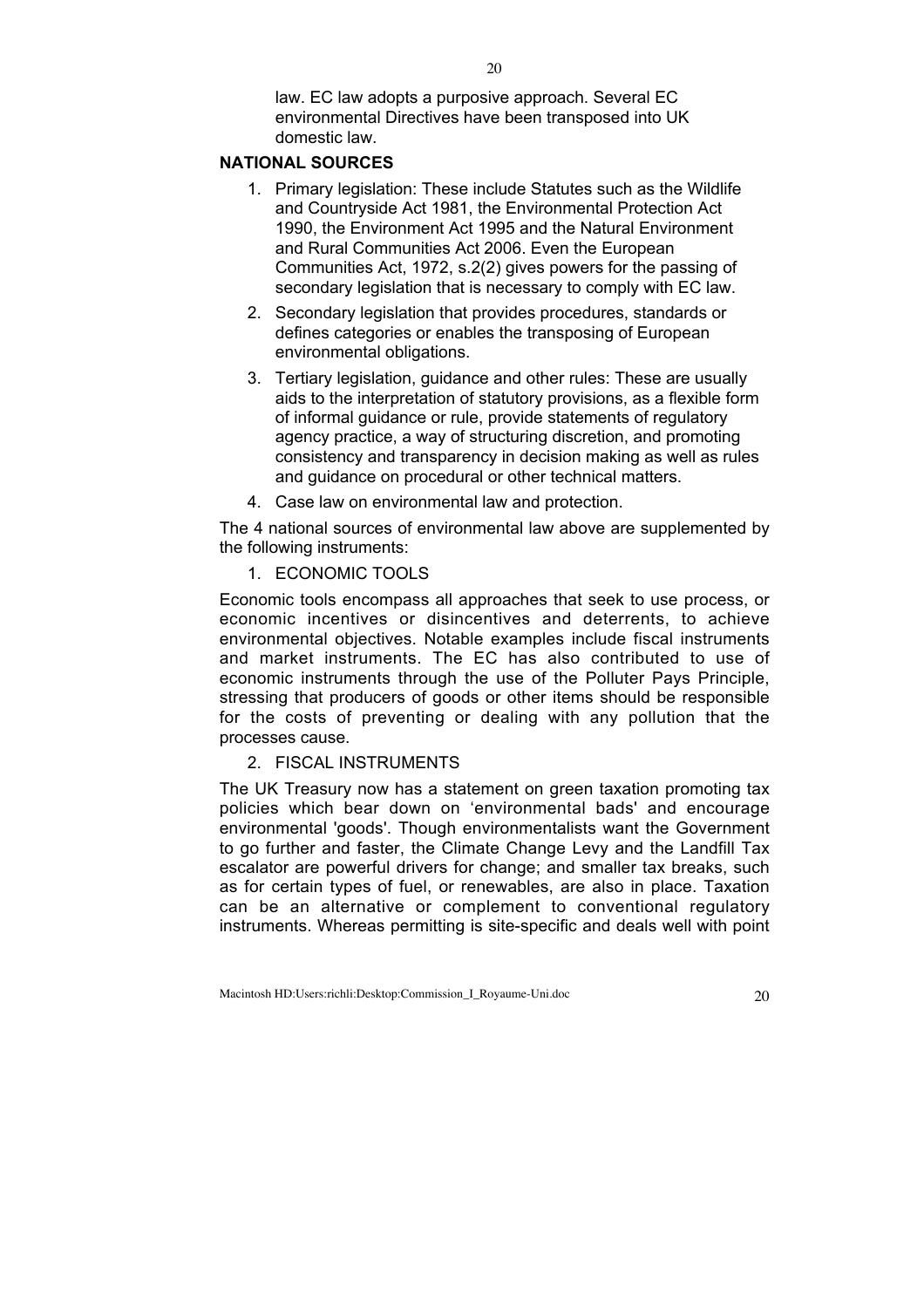sources of pollution, tax can be a relatively simple way of sending broad price signals aimed at achieving fairly widespread changes in behaviour.

Taxes cannot work in isolation, but can be used effectively with other tools to create a balanced policy package which takes account of economic as well as environmental objectives. For example, the UK Climate Change Levy depends on the Agency's knowledge of the processes controlled by Integrated Pollution Prevention and Control regulation to validate the quantities of carbon emissions. And we cannot rely on tax or other economic signals to deliver compliance with environmental standards, so the tax instrument is an incentive to outperform the regulatory standard, not a means of securing it. A substantial part of the revenues from Landfill Tax is being ploughed back into sustainable waste management, recycling and waste minimisation.

# 3. MARKET INSTRUMENTS

Market instruments have some of the same features as fiscal ones - they can powerfully affect behaviour on a wide scale but are relatively indiscriminate. The range of market instruments vary. A non-trading example might be water metering, which has an impact on water efficiency. Some instruments, such as energy efficiency commitments, for example, are effectively special forms of taxation.

In the UK, trading in greenhouse gas emissions and packaging material recovery is in place. The Waste and Emissions Trading Act 2003 allows for trading in biodegradable municipal waste disposal. The Water Act introduces trading in water abstraction rights; and there are plans for trading emissions of sulphur dioxide from power stations, and oxides of nitrogen.

Trading schemes need to be carefully tailored to suit the particular environmental objectives and almost always need to be supported by a permit scheme to ensure protection of the local environment.

Typically a trading scheme consists of the following elements:

- a binding target such as a cap on total emissions or resources
- a clear unit of trade, for example one tonne of Nitrogen Oxide, one tonne of waste
- a system for distributing initial allowances to participants in the scheme
- a penalty system for non-compliance and
- a specific compliance period, for example a year.

At the end of the compliance period, participants must hold sufficient allowances to cover their emissions or resources used within the period, or a non-compliance penalty will be invoked. Participants covered by the scheme can choose either to operate within their allowance by reducing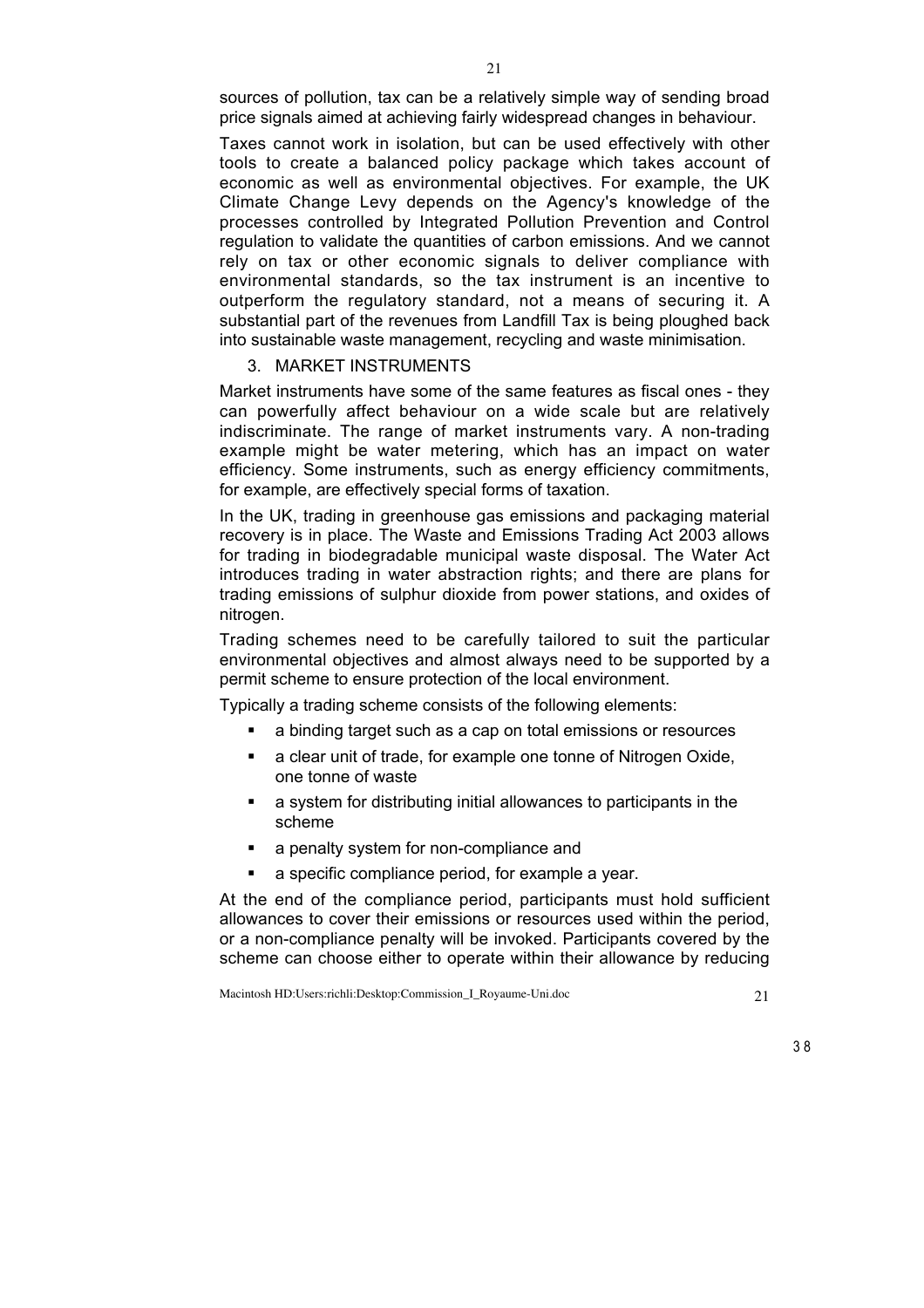emissions (or resource use), to buy extra allowances in the market to cover any excess above their initial allowance, or to sell surplus allowances if they perform better than their initial allocation. They therefore have greater flexibility to choose which is the most costeffective option.

Such a scheme achieves the environmental objective because collectively the participants must meet the overall cap, which is the sum of the initial allocations. The cap can be reduced from year to year to achieve a progressive reduction.

#### 4. NEGOTIATED AGREEMENTS

The next area is the vexed question of negotiated or voluntary agreements. They do not have a good press, and rarely succeed as a substitute for direct regulation. But there are successful examples delivering substantial improvements beyond what regulation demands; and there are large sectors of economic activity for which voluntary agreements may be workable, such as the small enterprises. They can achieve higher commitment from the parties involved than an imposed requirement and are good for negotiating enhancements above a legislative minimum. They can secure early buy-in before formal regulation is required. The disadvantages are that they are not usually appropriate for managing serious risks, considerable resources may be required to set up the agreement for sectors with several small enterprises. They are unlikely to be successful unless effective penalties are in place to deal with under-performance. Such agreements are most suitable in industries where a small number of relatively major companies with the ability to deliver performance agree to achieve a small number of clearly identifiable outcomes.

#### 5. EDUCATION AND ADVICE

Education and advice may not feel like part of the regulatory toolkit, but it is in fact vital to raise awareness, and it can deliver significant impacts on the environmental outcomes which regulation is designed to secure.

For example, NetRegs is web-based resource (www.netregs.gov.uk) promoted by Government to help small and medium sized businesses navigate environmental requirements by explaining them in simple language. For more than 100 small business sectors it allows SMEs and their advisers to see, in plain terms, the regulations that are likely to apply to their activities, but also provides help and good practice. This is activity which regulators cannot undertake alone and requires partnerships with NGOs and industry associations to succeed.

6. SELF REGULATION: ENVIRONMENTAL MANAGEMENT **SYSTEMS**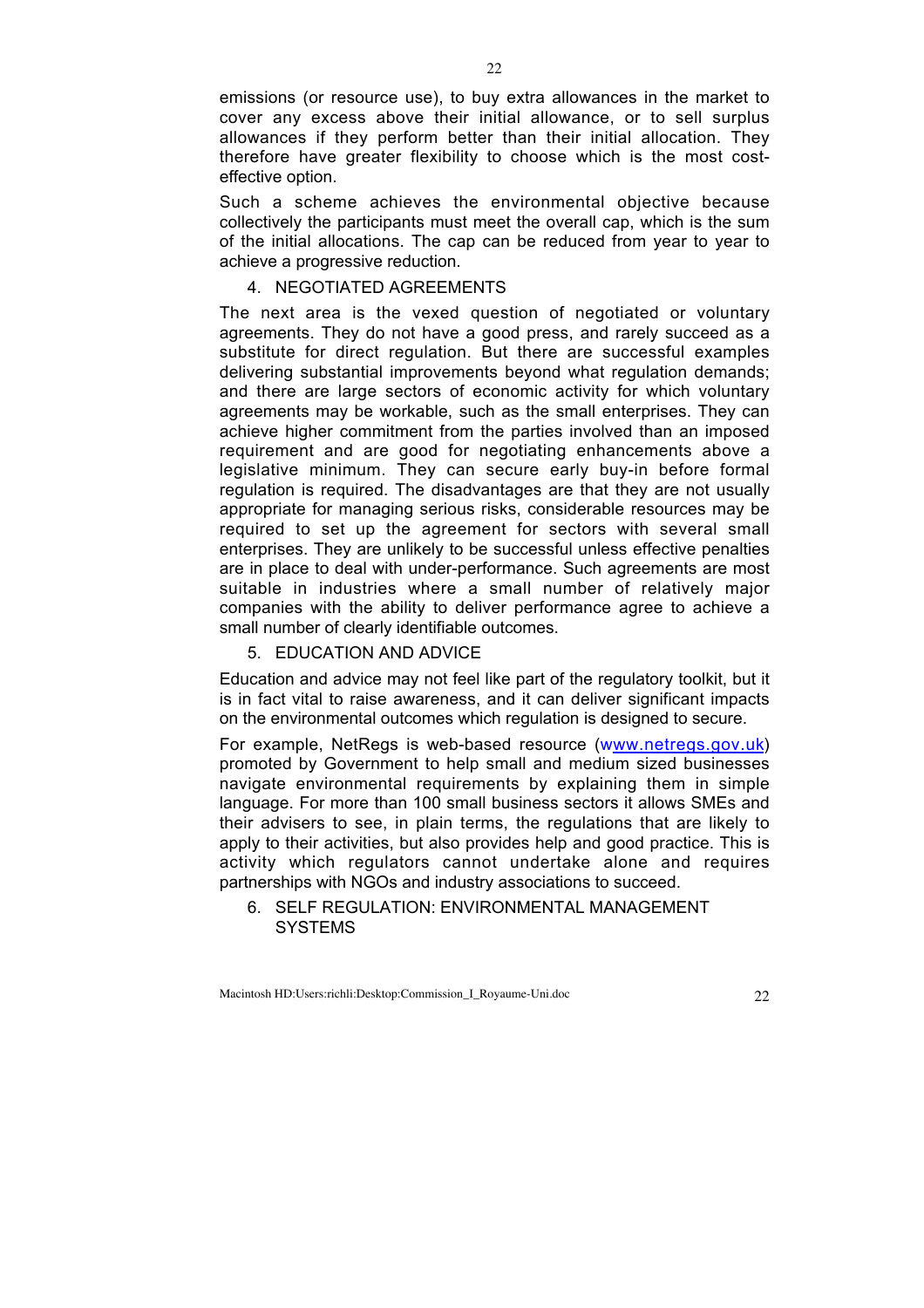Environmental management systems (EMASs) are an increasingly important component of business practice. While EMAS or the various ISO standards might not tell us much about regulated emissions, they do tell us something about management and systems. Environmental management systems help to improve the management of environmental risks from a site or activity. This will reduce their risk profile and help maintain sound environmental protection. For EMAS, businesses take responsibility for the environmental impacts of their activities and the UK regulatory agencies must ensure that these businesses are delivering consistent compliance with regulation. Moreover, businesses that effectively manage their environmental impacts can, in some circumstances, deliver cost savings from waste and resource use minimisation and can avoid the cost associated with pollution incidents. The disadvantage is that EMAS are voluntary and the standards cannot necessarily be guaranteed, although failures may be detected by external assessments by the regulator, assessors may not always operate to the same standards and smaller companies may not have adequate resources to implement and maintain certified EMASs and failure of a company's EMAS could undermine public confidence and result in a need for even greater resources than previously required.

7. CRIMINAL AND CIVIL LAW

Criminal and civil legal techniques have a role to play in environmental management. Criminal law can be used to provide direct criminal sanctions for environmental harm or complementing other regulatory techniques. Civil liability has increasingly been used to sort out the question of liability in incidents/facilities that pose high environmental risk.

Environment is defined as:

"all, or any, of the following media, namely air, water and land and the medium of air includes the air within buildings and the air within other natural or man- made structures above or below ground" (Source; Environmental Protection Act 1990, s.1).

Hence, a body of law has grown up to protect the environment. However, environmental law comprises hard law, statutes and case law as well as soft law such as guidance and other policies. Moreover, environmental law needs to be defined critically and within its context. It is important to note that the environmental protection enterprise is not based on legal considerations alone. Economic demands, scientific evidence and political factors often trigger action to protect the environment. In this connection, environmental protection and laws are also influenced by environmental (ecological) perspectives, economic perspectives, social and cultural (human health) and scientific perspectives.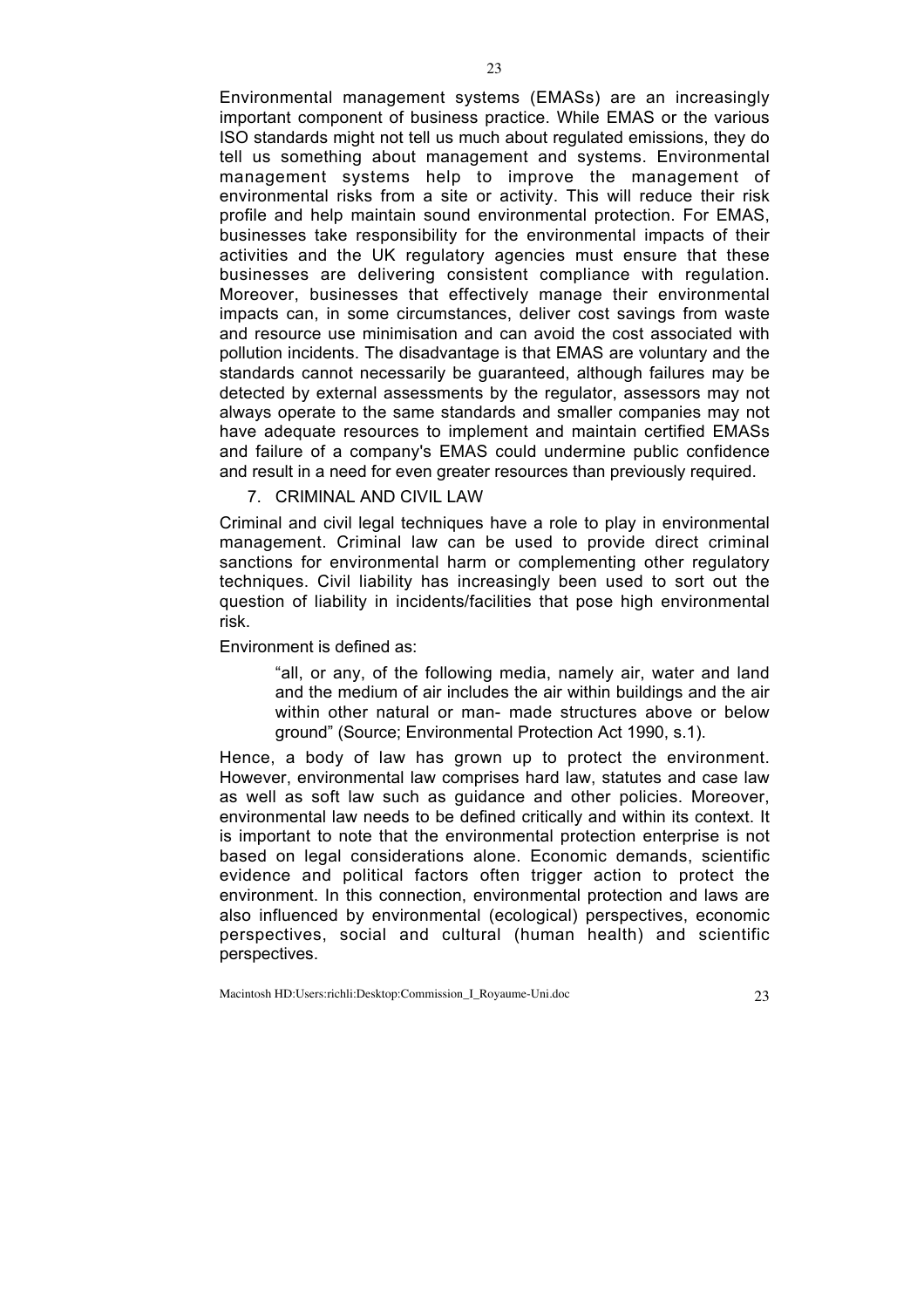UK Environmental law has been in evolution since the 19th Century from the passing of the Alkali Act 1863, the Rivers Pollution Prevention Act 1876 to the modern and current environmental law statutes. The UK development has also mirrored international and European legal developments that have heavily influenced the development of UK environmental law. These have led to what may be termed as the evolution of different generations of environmental law. The main UK environmental statutes have included the Environmental Protection Act (EPA) 1990, Town and Country Planning Act (TCPA) 1990, Pollution Prevention and Control Act (PPCA) 1999, Water Resources Act (WRSA) 1991, Water Industry Act (WIA) 1991, Wildlife and Countryside Act (WCA) 1981 and Environment Act 1995.

 $24$ 

### **8. How do you estimate the role and the importance of the participation of the social market participants (producer, public and private institutions, labour unions) concerning the political decision-making, the elaboration of plans concerning the regulation of sustainable agriculture?**

The wider agricultural market, including producers and both private and public institutions, has historically had a significant influence on policy making in relation to sustainable agriculture and will no doubt continue to do so. The UK is fortunate insofar as it has an agricultural sector represented by several large organisations, including in particular the National Farmers Union and the Country Land and Business Association.

It is usual, when creating policies, for the relevant Government department – usually the Department for Environment, Food and Rural Affairs (DEFRA) – to consult, both formally and informally, with various relevant bodies and the public and to invite their comments. Several organisations representing different interests within the agricultural sector and within the wider community, including Local Authorities, the Environment Agency, Natural England (who are responsible for nature and conservation and landscape protection), the National Farmers Union and the Country Land and Business Association are regular consultees.

The Country Land and Business Association have, for example, recently produced a consultation paper on planning policy for equine business aiming to promote equine businesses in the countryside. When complete, this paper will be presented to government and taken into account in their policy making decision and is just one example of their regular contribution to policy decisions.

Notably the UK government have recently responded to calls for a cull of badgers who have a significant impact on the spread of bovine tuberculosis (TB). This has arisen out of calls, from various agricultural organisations for action to be taken to combat the spread of TB. There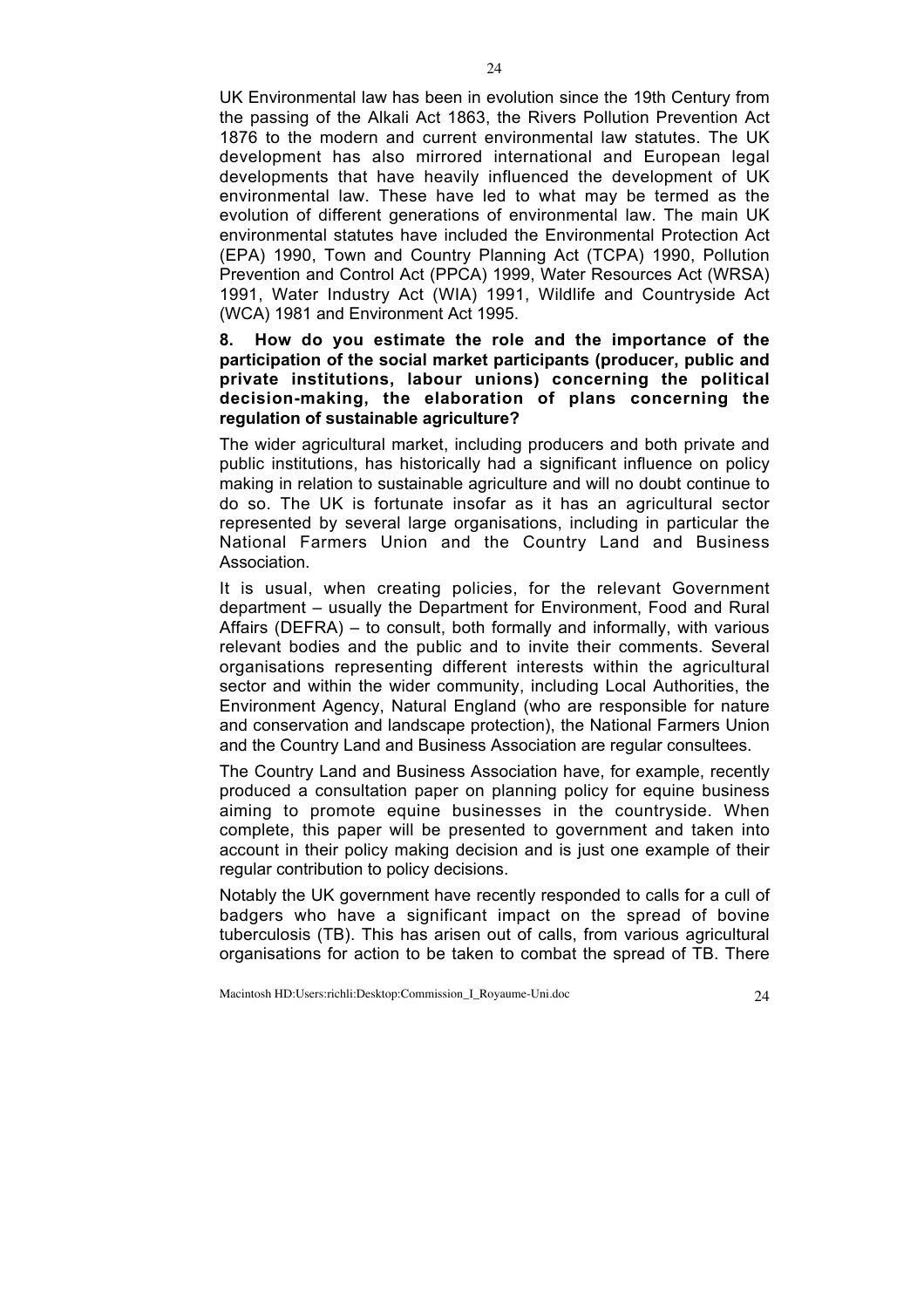has been some opposition from animal rights groups and other organisations, however the government has recognised that some action must be taken to stop the spread of TB and have answered the call of the agricultural community.

#### **Which are the forms of participation in your country?**

The UK policy makers are keen to promote sustainable agriculture and is supported in this by the agricultural community. The demand for food worldwide is set to increase significantly within the next 20 years and producers and processors of food in the UK recognise the importance of evolving to meet these demands and the fundamental role that sustainable agriculture plays in the longer term.

The UK government, through DEFRA, is engaged in consultations on sustainable agriculture both in the UK and similarly in conjunction with the Department for International Development in an international context.

Sustainable Agriculture is a cause that is being adopted not only by government but by individual MPs. For example, a bill – the Sustainable Livestock Bill – was presented to Parliament in November of last year aimed at regulation to reduce the environmental impact of livestock production. (As a Bill sponsored not by the Government but by an individual MP its progress is not guaranteed; the next scheduled Parliamentary stage will not take place until March 2012.)

The Government has issued new planning guidelines in July 2011 to allow planning policies which promote the development and diversification of agricultural businesses. It also aims to encourage development of renewable energy and has received support from the wider community. This guidance is currently in the consultation period, once again allowing organisations in both the rural and the wider community to have their say.

A Sustainable Agriculture and Food Innovation Platform has been launched. This is a partnership between the Technology Strategy Board, DEFRA and the Biotechnology and Biological research Council (BBSRC) which aims to "stimulate the development and adoption of new technologies to help improve the productivity of the UK food and farming industries, while decreasing their impact on the environment".<sup>18</sup> It will invest £90m in such projects over the next 5 years, in many cases such investments will be made jointly with industry.

**Which social influence does this form of participation have?**

Macintosh HD:Users:richli:Desktop:Commission\_I\_Royaume-Uni.doc 25

 $\overline{a}$ 

<sup>&</sup>lt;sup>18</sup> Technology Strategy Board: Sustainable Agriculture and Food Innovation Platform. Innovateuk.org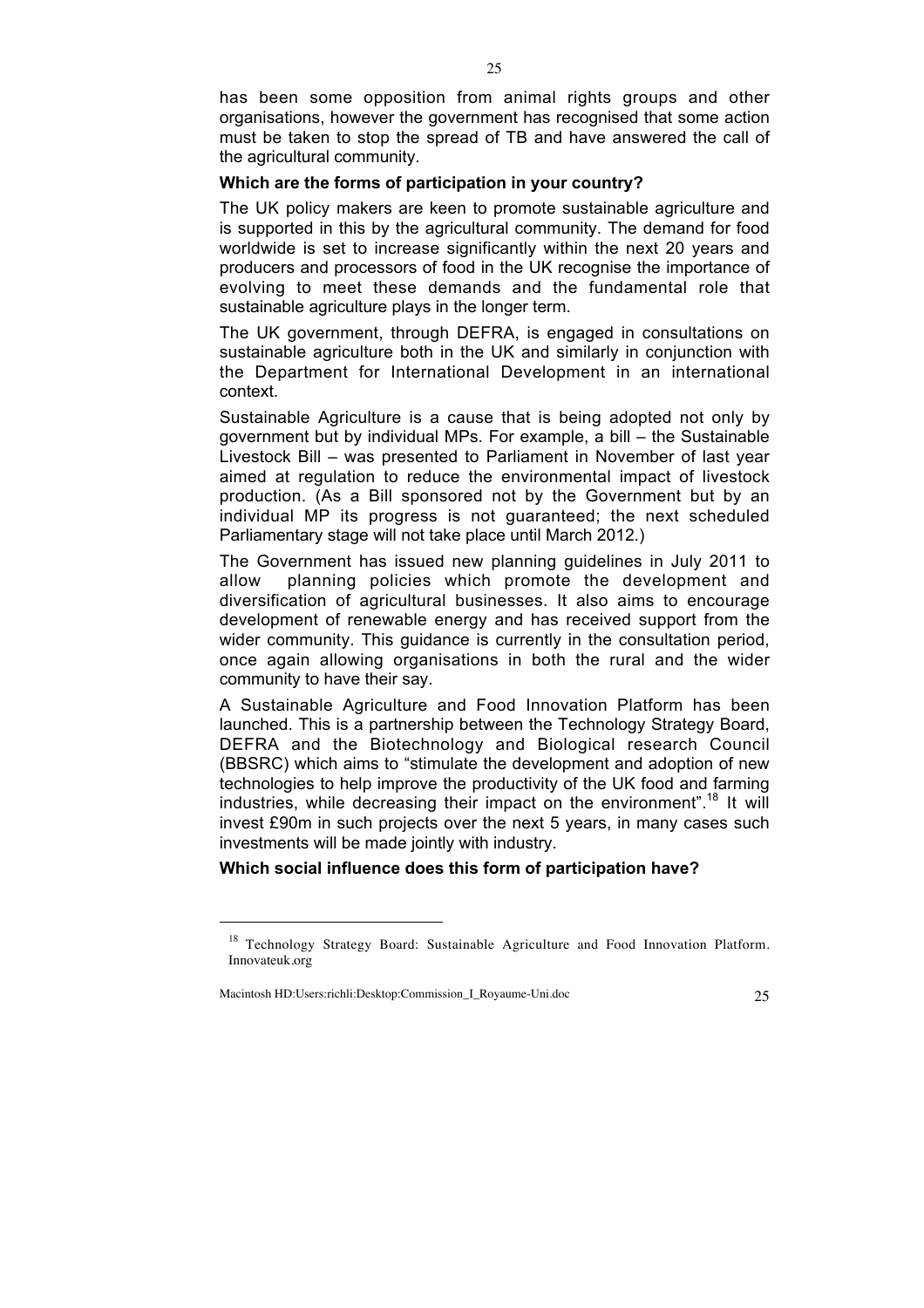The importance of sustainable agriculture in the UK is reflected by the influence that it is having in a wider social context. It is always of value to look at education to see growing trends and it is encouraging that many of the UK's top universities are offering courses, including masters degrees, in sustainable agriculture in all its forms. For some this means the technology associated with sustainable agriculture, for others, it may mean microbiology and for others economics. As a result it is clear that it is influencing several sectors of society and by no means only the agricultural sector.

Dedicated research and consultancy services are emerging, to promote sustainable farming. Recently summits have been held and attended by expert food processors, retailers and growers. The retail industry in particular are recognising that they have a huge part to play as consumers demand more sustainably produced food on their plates.

Ultimately on a wider scale the consumers themselves are beginning to recognise the need for and indeed to demand, more sustainably produced food, for both environmental and economic reasons. With food prices rising, the consumer has a vested interest in seeing their food farmed sustainably and the prices they are paying remaining as low as possible.

#### **Is it of importance, not so important or does it not exist at all?**

It seems clear that the social influences in the UK are important and by no means limited to the agricultural community. Its importance is increasing and is likely to continue to do so. The government both on its own account and with the influence of social market participants is forming policies and creating initiatives promoting sustainable agriculture with such policies continuing to evolve. In the meantime, agricultural organisations such as the National Farmers Union and the Country Land and Business Association continue to produce documents and consultation papers aimed at influencing change in policy as well as supporting farmers and rural businesses in the move towards sustainable agriculture.

## **9. Other factors for a sustainable agriculture**

**9.1. Does organic agriculture exist in your country? Which are the measures that can be taken in order to make the organic agriculture more attractive? Are these measures limited to politics, the plans or are there also instruments like the protected indication of origin, protected geographic designation or guaranteed traditional specialties? Is there a label for organic products? Do institutional aspects concerning the organic agriculture exist already?**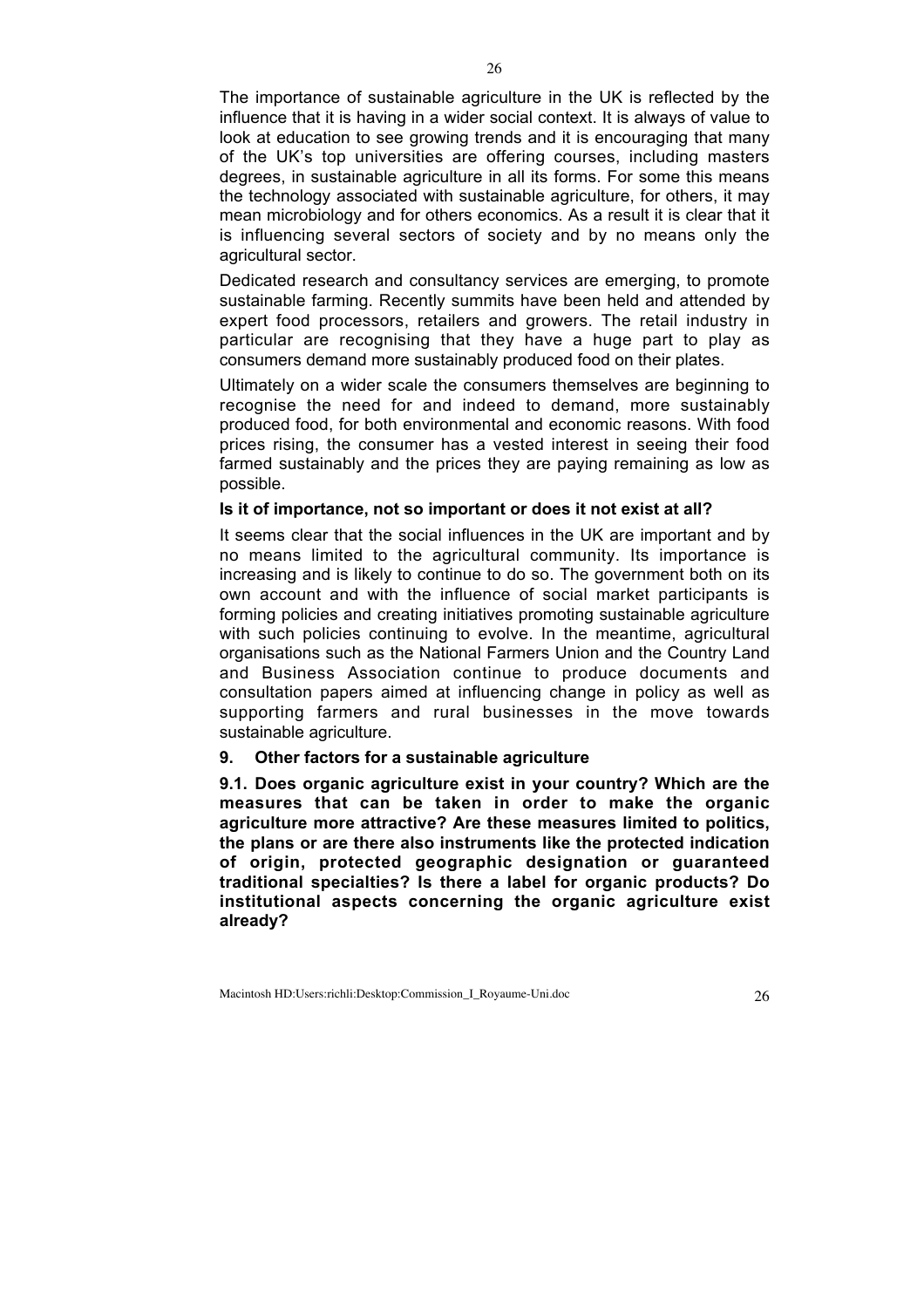Organic control bodies (CBs) license individual organic operators. They are approved by the Department for Environment, Food and Rural Affairs (DEFRA). A producer must be registered with one of the CBs, comply with their standards and meet their requirements in order to market produce as 'organic'.

Each or all of the following activities require registration with an approved CB:

- producing or processing organic food or products
- importing organic food or products from third countries, i.e. those outside the EU (with named exceptions)
- producing organic animal feeds
- re-labelling organic products at any stage of the distribution chain

Organic Entry Level Stewardship is one element of the Environmental Stewardship scheme delivered by Natural England under the Rural Development Programme for England to promote effective environmental management. It provides funding if the farmer is already farming organically on land registered with a CB. Aid is also be available as top-up to Organic Entry Level Stewardship payments if the farmer converts to an organic system.

The scheme operates only in England. Separate but equivalent schemes are available in Wales (Organic Farming Scheme in Wales), Scotland and Northern Ireland.

As a general rule, all prepacked food in the UK to be delivered to the ultimate consumer, has to be marked with the following items:

- 1. the name of the food
- 2. a list of ingredients
- 3. the quantity of certain ingredients or categories of ingredients
- 4. the appropriate durability indication
- 5. any special storage conditions or conditions of use
- 6. the name and address of the manufacturer or packer, or a seller established with the EC;

and, where necessary,

- 7. particulars of the place of origin if necessary to avoid misleading the purchaser to a material degree
- 8. additional requirements
- 9. instructions for use if necessary.

Labels on food sold as organic must indicate the organic certification body that the processor or packer is registered with. The labels must, at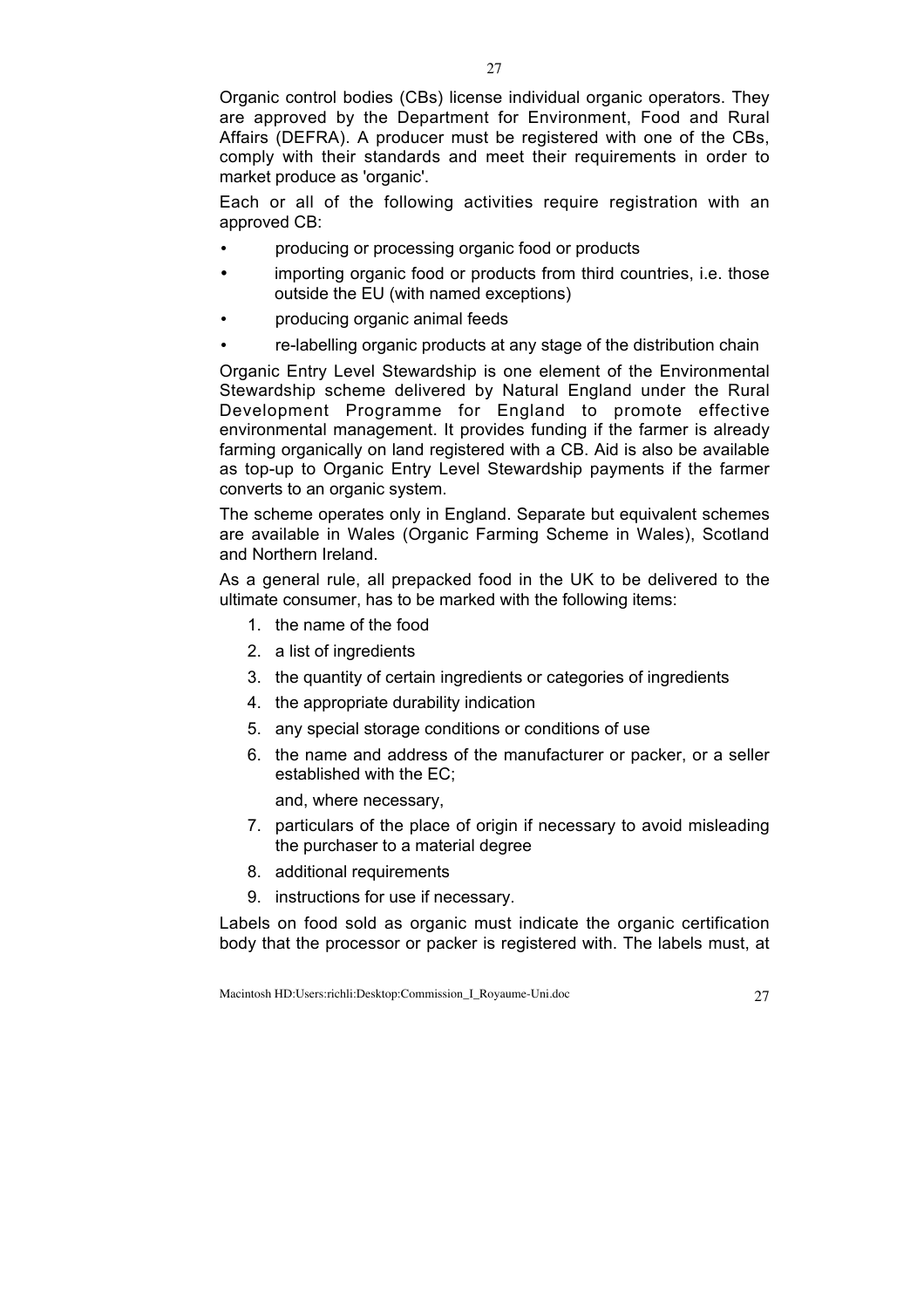the minimum, include a code number that denotes the approved certification body. The name or trademark (logo) of the certification body may also, but does not have to be, shown on the label.

Manufacturers of organic food are permitted to use specific non-organic ingredients provided that organic ingredients make up at least 95% of the food.

If the product contains between 70% and 95% organic ingredients, organic ingredients can be mentioned only in the ingredients list, and a clear statement must be given on the front of the label showing the total percentage of the ingredients that are organic.

Recently a DEFRA spokesperson made it clear that no special treatment would be given to the Organic sector: "Organic farming is one of the pioneering approaches to sustainable production and remains influential but it's not the only one and it would not be right to increase taxpayer support for one particular sector"

A report commissioned last year by Foresight comments that there is a place for organic agriculture, but it "should not be adopted as the main strategy to achieve sustainable and equitable global food security". Scenarios suggesting organic production can satisfy future global demand assume major changes in peoples' diets, which "may be unachievable," says the report.

The Soil Association has accused the UK of being 'lazy' and lying at the 'bottom of the league' when considering the organic sector. The UK organic sector has been hit hardest by the recession and yet at the same time the Coalition Government has pledged to be 'the greenest government ever' and the Agriculture Minister Jim Paice said recently that organic principles lead the way on sustainable farming, and organic farming should be fostered for this reason.

# **9.2. The promotion of the biofuel. Which importance has the production and the use of biofuel in your country? Are there regulations which make the production interesting?**

The UK has announced it would be implementing the Renewable Energy Directive, which contains criteria for sustainable biofuels, by the end of 2011. The Renewable Energy Directive will bring in criteria that should ensure biofuels sold in Britain meet sustainability standards.

Transport minister Norman Baker told the Low-Carbon Vehicle Partnership conference in London that following consultation with the European Commission, the government was set to implement the directive by 15 December 2011.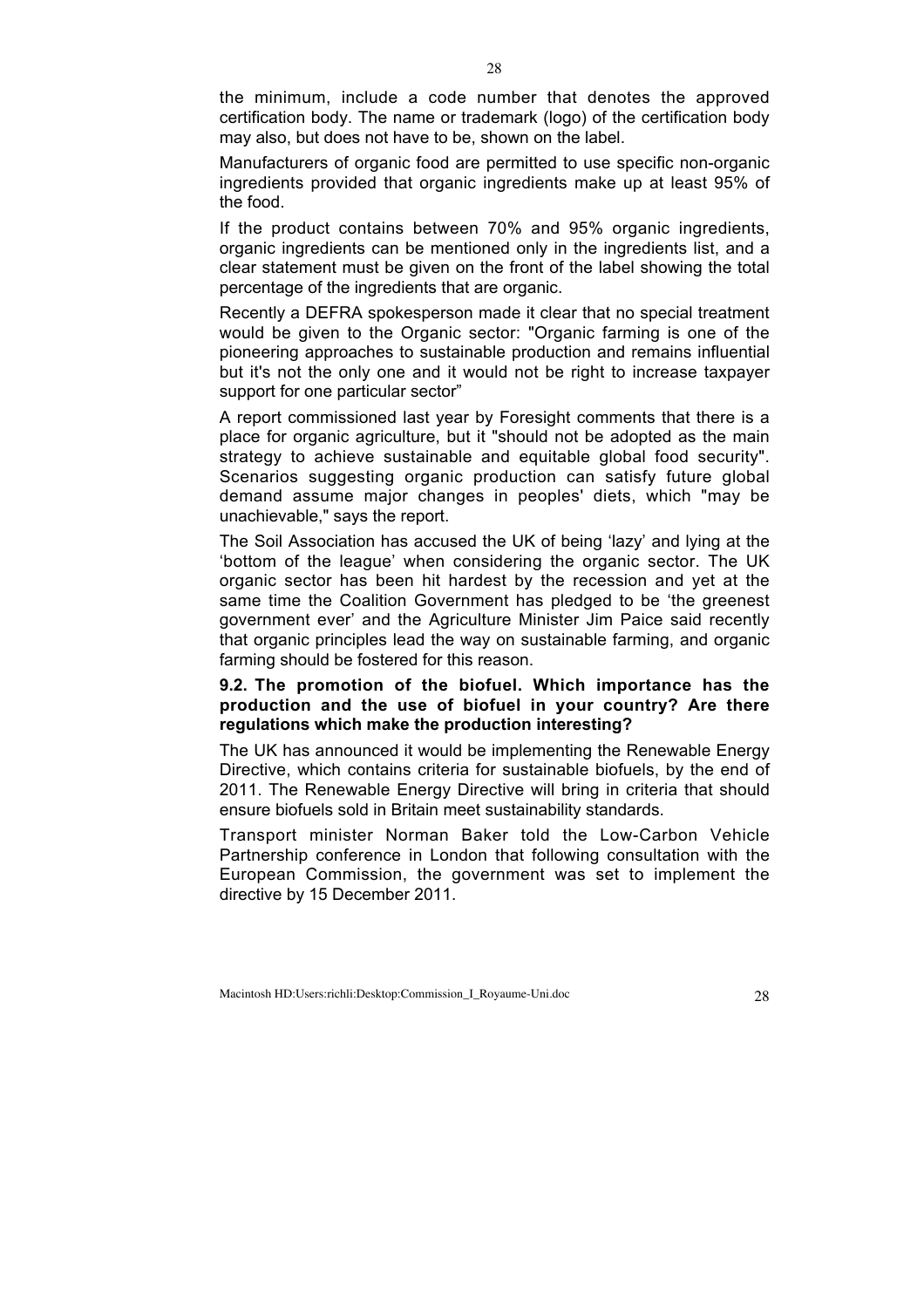Biofuel production has sparked fierce debate in the uk and many countries, particularly over whether or not biofuels will cause fuel shortages.

A recent Renewable Energy Review carried out by the Committee on Climate Change has called for a cautions approach to using biofuels for transport. "Farmers and Land Managers can help mitigate climate change by enabling biogas to displace fossil fuels" Country Landowner Association president.

### **9.3. Can you find amongst the measures against the climate change also such to reduce the greenhouse gases caused by the agriculture (strategies, plans, disposals)?**

One of the aims of Glastir (in Wales) is to prevent further climate change. It is not clear that the actual prescriptions within the scheme will achieve this in practice, at least partly because of difficulties in measuring the result.

**9.4. Considering the problem of responsibility: see the directive No. 2004/35/EU from the 21.04.04 concerning the responsibility for the environment. Which do you consider the origin of this responsibility and the effectiveness of its application in your country?**

Directive 2004/35/EC (The Environmental Liability Directive) seeks to achieve the prevention and remedying of environmental damage – specifically, damage to habitats and species protected by EC law, damage to species or habitats on a site of special scientific interest for which the site has been notified, damage to water resources and land contamination which presents a threat to human health. It reinforces the "polluter pays" principle – making operators financially liable for threats of or actual damage.

The Environmental Damage Regulations transpose the requirements of the Environmental Liability Directive into national law in England, came into force in March 2009. A number of legal systems already exist in the United Kingdom which provide for the remediation of environmental damage. Under these regimes, action is taken in the public interest by public authorities such as local authorities or the Environment Agency. They can require damage to be put right by those responsible for it, or put the damage right themselves and then recover the costs afterwards from those responsible.

The Regulations supplement existing environmental protection legislation such as the Environmental Protection Act 1990, the Water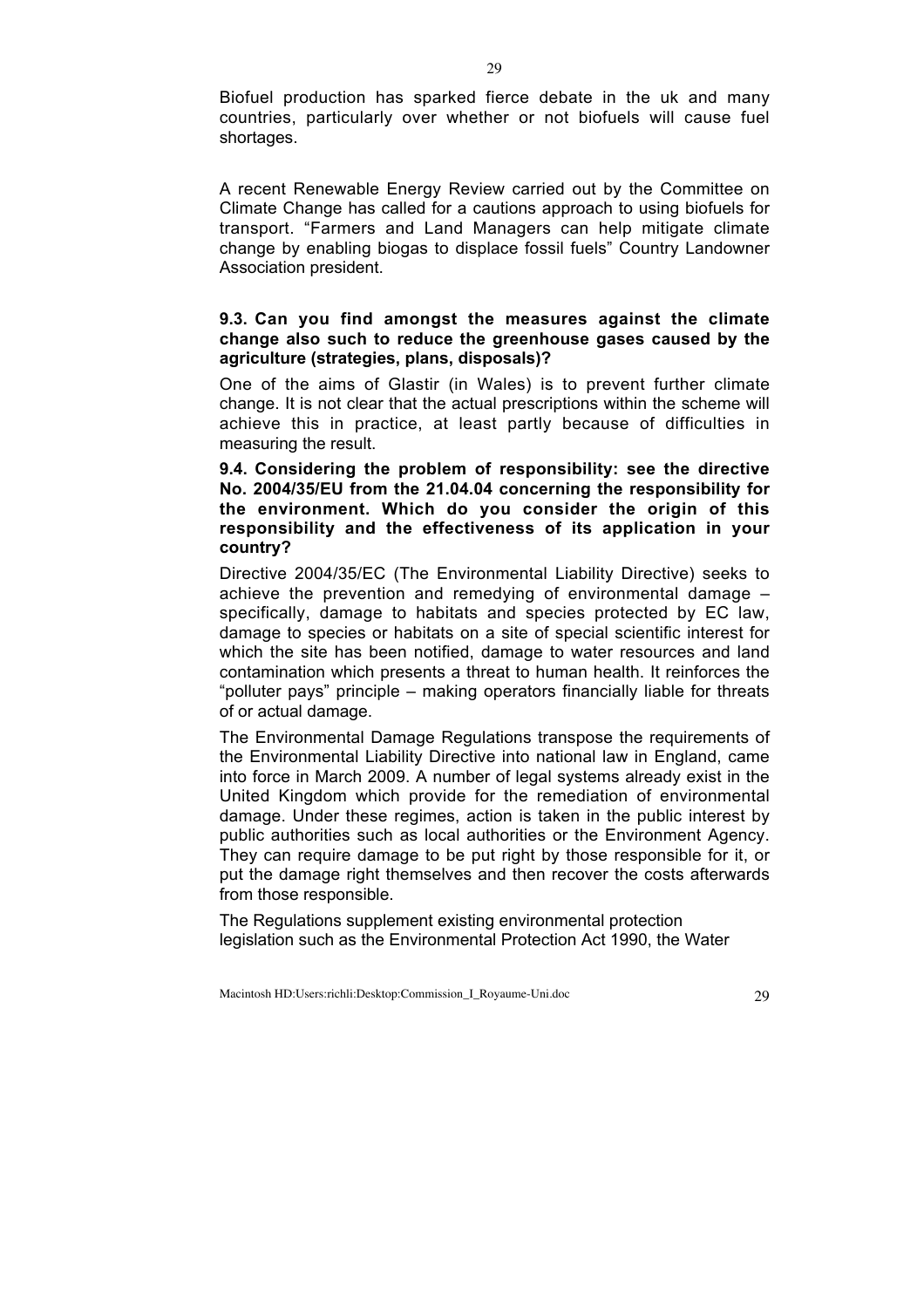Resources Act 1991 or the Wildlife and Countryside Act 1981 and the Control of Major Accident Hazards Regulations 1999. Those pieces of legislation still apply, and to the extent that they impose additional obligations to those in these Regulations, still need to be complied with in the UK.

Part 2 of the Regulations contains powers, rather than duties for authorities to require operators to prevent damage and further damage. Authorities in the UK have discretion therefore whether to use these powers or not and may choose to require preventive measures using similar powers in other regulations, for example in the Water Resources Act 1991 or the Environmental Permitting Regulations 2007.

Part 3 of the Regulations contains a duty for authorities in the UK to require remediation where they establish that there is 'environmental damage' and a liable operator. In such cases the Regulations would generally take precedence over other regimes. In cases where the outcomes required by the Regulations have already been fully achieved however, including through other legislation which can be applied more rapidly, the Regulations need not be applied.

Other legislation remains in place to address any damage that falls outside the scope of the Regulations. If other legislation goes further than the Regulations those aspects that go further may be applied in addition to the Regulations. In cases where authorities have duties to require preventive or remedial measures under other legislation then those aspects that go further than the Regulations must be applied.

To the extent that the Regulations secure the outcomes required under that other legislation those responsible will not be expected to take preventive or remedial action both under the Regulations and that other legislation.

Environmental liability is only a 'backstop'. The emphasis should be on proactively putting in place appropriate pollution prevention measures so that imminent threats and damage do not arise.

The Environmental Liability Directive requires member states to report to the European Commission on the experience gained in the application of the Directive by 30th April 2013. The UK Government has proposed to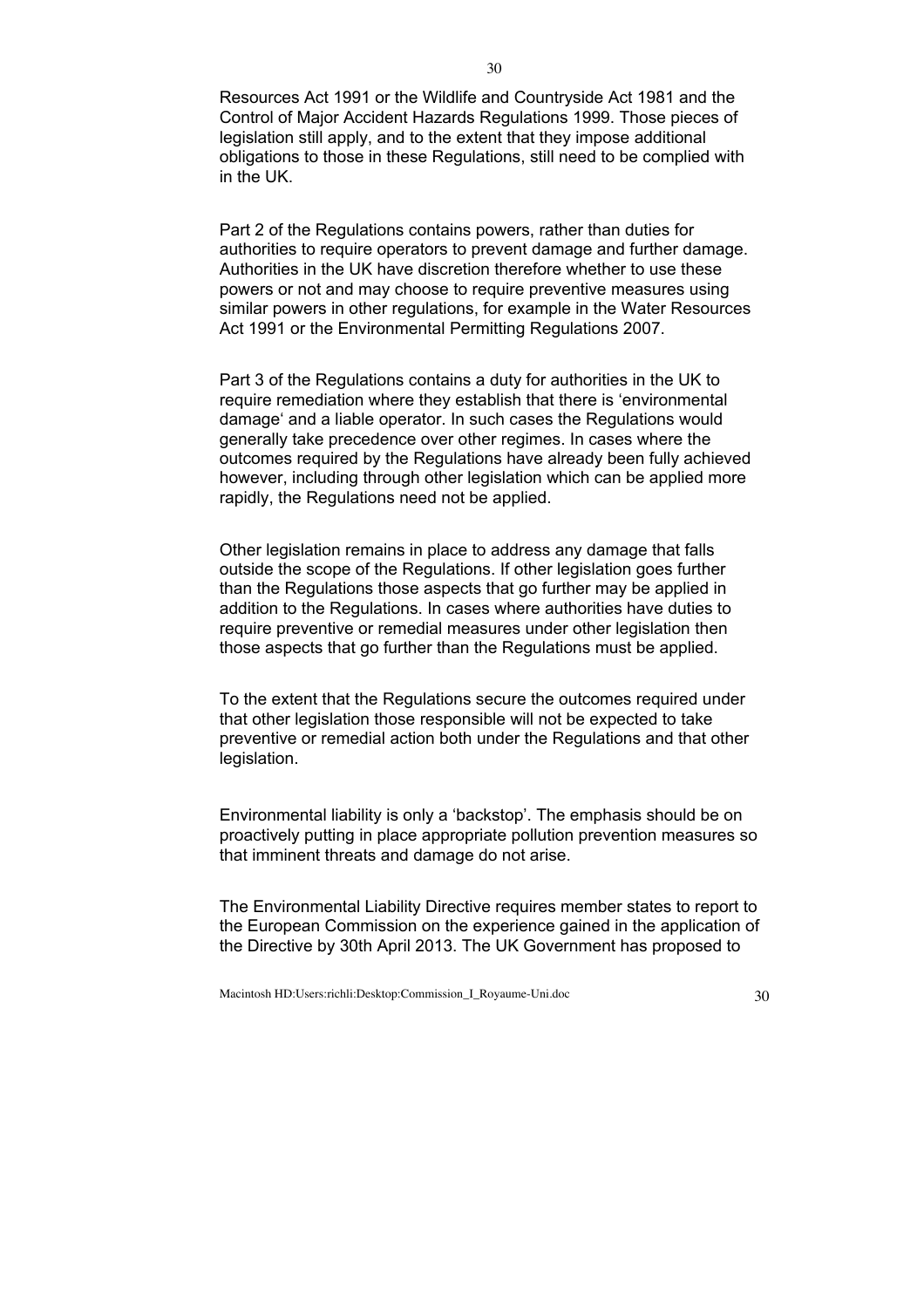use this opportunity to review the application of the regulations to establish whether they are working effectively and to see whether any amendments are appropriate. Authorities within the UK are being required to report details of all qualifying incidents to the Government

## **10. Which are your suggestions, within the framework of the renegotiations of the CAP (2013-2020) to strengthen the instruments and the cooperation mechanisms within the EU, considering the aim of a sustainable agriculture or which other criteria should be considered?**

More mechanisms that allow farmers to set the agenda together with stakeholders so that farmers' support may be given more readily.

Ensure that the social and economic balancing factors of sustainable agriculture are not overlooked by environmental considerations.

The CAP has been implemented throughout the UK on a regional basis given that this allowed the legal measures and policies to be tailored to the specific issues to each of the regions' agricultural industries. Farming in Wales, for example, is typified by the traditional Welsh family farm and the Single Payment Scheme and agri-environment schemes that have been implemented in Wales have considered this style of farming and have tried to develop policies which encourage the continuation of this traditional farming structure. This farming structure is also important for the achievement of sustainable agriculture given that many farms are located in mountainous areas which if not looked after would become wild. Without an income from their farming business, farmers in those areas would be forced to move away and make a living elsewhere.

By contrast, English farming tends, with the exception of the uplands of the north and south-west, to be larger scale and more industrialised and there is less focus on specific measures aimed at smaller farmers.

The UK Government, acting as representative of this Member State, also remains convinced that the best way to ensure the success of all farming businesses and rural communities – whether large or small and whether in the hills or in the lowlands – is to ensure a vibrant commercial market for the sector. In its view, this vibrancy will promote the success of agriculture and rural business without the need for specific measures of support from public funds directed to particular types of farming activity.

In Wales, sustainable development has been integrated fully into the objectives and functions of the NAW. However, this integration is not always apparent in the implementation of schemes at a practical level. Although sustainable development is often noted as the objective of the various schemes, including SPS and other agri-environment schemes, it